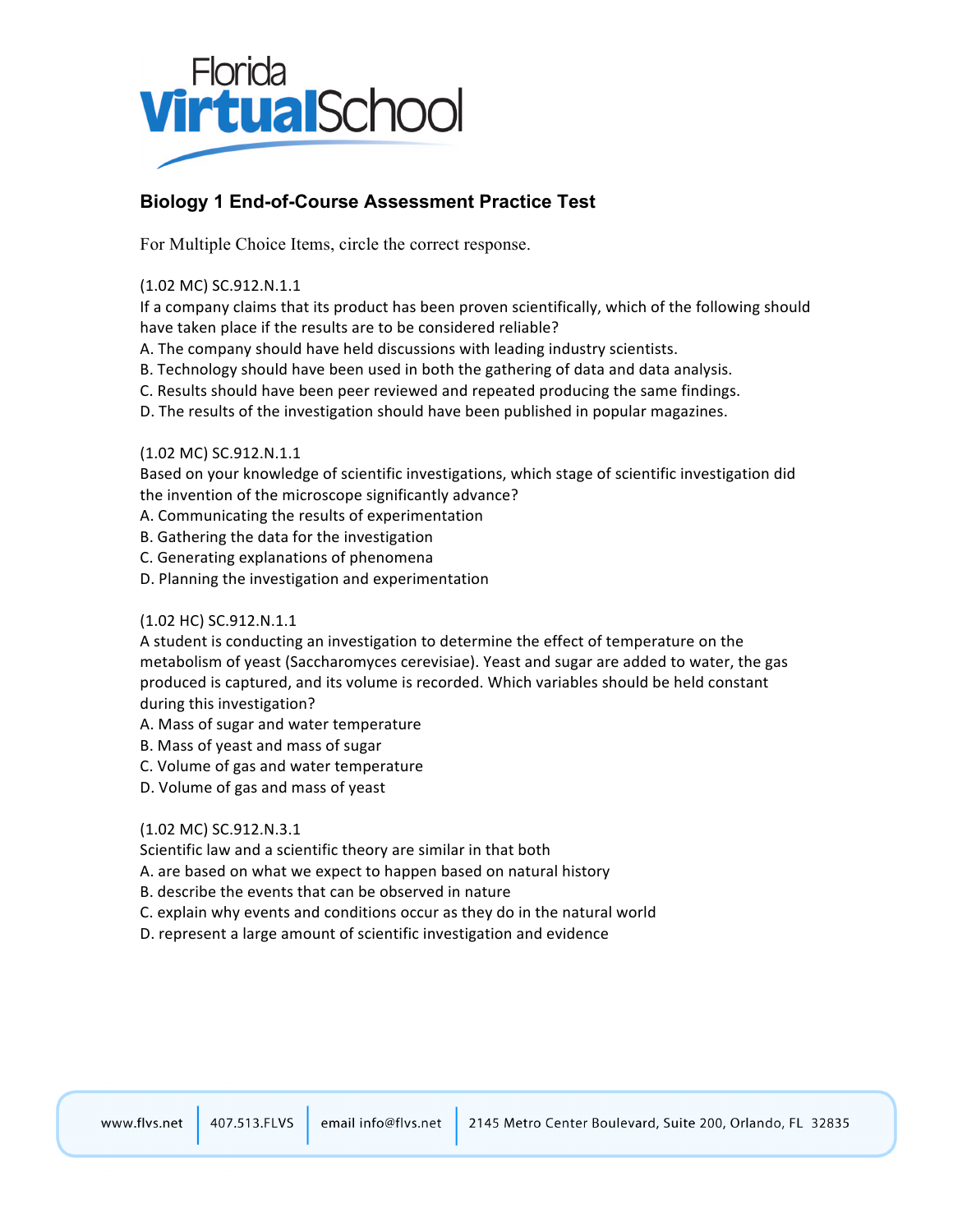# Florida<br>**Virtual**School

# (1.02&MC) SC.912.N.3.1

To help patients replenish bodily fluids quickly during an illness, doctors need to understand how cells behave in their environment. Doctors have confidence in what they know about how cells behave because

A. cell theory has been tested, refined, and observed to be true over hundreds of years

B. large medical institutions have conducted their own experiments justifying cell theory

C. the basics of cell theory have not changed much since the original experiments

D. what we know about cell theory has been published in reputable journals

# (1.04 MC) SC.912.L.18.12

Which of the following best describes a result of the polar nature of water molecules?

- A. Ionic compounds dissolve easily in water.
- B. The volume of water decreases by nearly half when it is frozen.
- C. Water molecules repel each other.
- D. Water molecules repel most other substances.

# (1.04 HC) SC.912.L.18.12

Water has a much higher specific heat than most other covalent compounds. What do you predict might happen if water had a low specific heat instead?

- A. Flooding would occur and animals would be forced to migrate.
- B. Harmful organisms living in water would reproduce at a rapid rate.
- C. Organisms that are sensitive to changes in temperature would die.
- D. Plants would not have enough water to effectively carry out photosynthesis.

# (1.05 MC) SC.912.L.15.8

In which of the following circumstances would it be most likely for large organic molecules to form during a laboratory experiment?

- A. If amino acids and nucleic acids both formed
- B. If oxygen were slowly added as the experiment progressed
- C. If RNA segments that could act as catalysts formed
- D. If the mixture were repeatedly heated and cooled

# (1.05 MC) SC.912.L.15.8

Assume a group of scientists has managed to set up an experiment simulating the conditions of early Earth that resulted in a cell with DNA using RNA to produce proteins from amino acids as modern cells do. What conclusion could they draw from this experiment?

A. It is possible for a cell similar to a modern cell to form under the conditions of the experiment.

B. Modern cells developed from inorganic compounds in the conditions that existed on early Earth.

C. The conditions of their experiment exactly replicated the conditions found on early Earth.

D. The way modern cells function is the only way a cell could be constructed and survive.

|  | www.flys.net 407.513.FLVS |  | email info@flvs.net 2145 Metro Center Boulevard, Suite 200, Orlando, FL 32835 |
|--|---------------------------|--|-------------------------------------------------------------------------------|
|--|---------------------------|--|-------------------------------------------------------------------------------|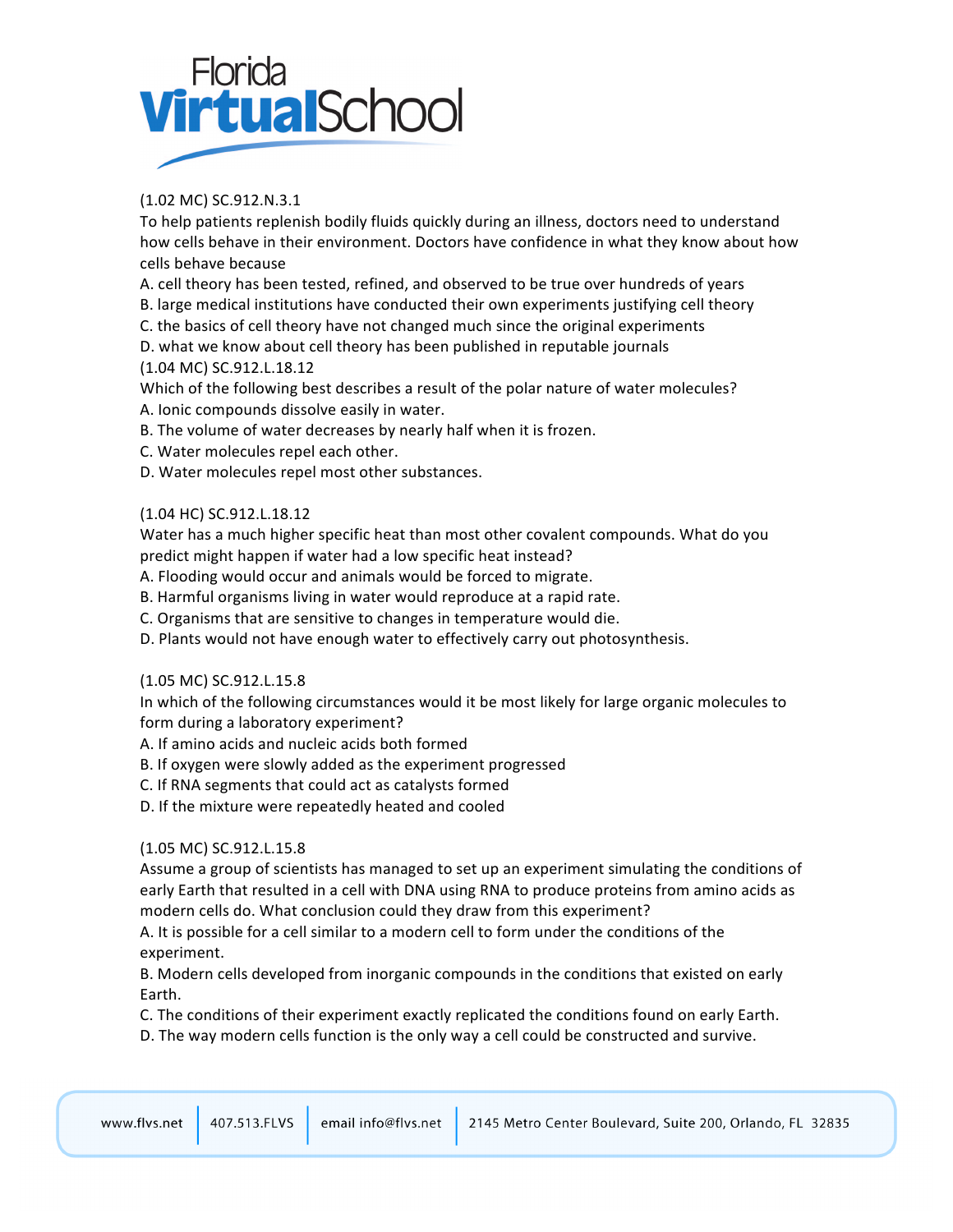# Florida<br>**Virtual**Schoc

# (1.05 MC) SC.912.L.8.12

A variety of organic molecules have been found in meteorites that have landed on Earth, including individual amino acids and lipid molecules. To date, however, no microspheres have been found on these meteorites. Why is it unlikely that microspheres will ever be found on a meteorite even though lipids can form in them?

A. Amino acids cannot form the enzymes needed to construct microspheres in a meteorite.

B. Any microspheres that formed would be destroyed by the radiation in space.

C. Groups of lipids will only form into microspheres when they are in liquid water.

D. Individual lipids can only begin to form microspheres when oxygen is present.

# (2.01&MC) SC.912.L.18.1

Which of the following best compares the structures of lipids and carbohydrates? A. Both are made up of monosaccharide monomers, but lipids are hydrophobic and carbohydrates are hydrophilic.

B. Both consist of carbon, hydrogen, and oxygen, but carbohydrates have repeating structural units and lipids do not.

C. Both contain carbon and hydrogen, but carbohydrates also contain oxygen and lipids contain nitrogen.

D. Both have a carbon backbone, but lipids also have an amino group and carbohydrates have a carboxylic acid group.

## (2.01&MC) SC.912.L.18.1

Which of the following best describes the difference between the functions of nucleic acids and enzymes?

A. Nucleic acids are used as the building blocks of proteins, while enzymes are used as the building blocks of phospholipids.

B. Nucleic acids contain the genetic code for protein synthesis, while enzymes catalyze chemical reactions.

C. Nucleic acids inhibit biochemical reactions, while enzymes provide structural support in cells.

D. Nucleic acids transmit signals that begin biochemical processes, while enzymes convert carbohydrates into lipids and proteins.

## (2.01&HC) SC. 912.L.18.1

Some proteins catalyze biochemical reactions. If a genetic defect prevented a protein catalyst from being produced, which of the following do you predict would happen in the cell?

A. The cell would find a different type of protein to catalyze the reaction.

B. The reaction the protein catalyzes would proceed very slowly or not at all.

C. The reaction the protein catalyzes would only occur in some places in the cell.

D. The reverse reaction of the one the protein catalyzes would begin to proceed.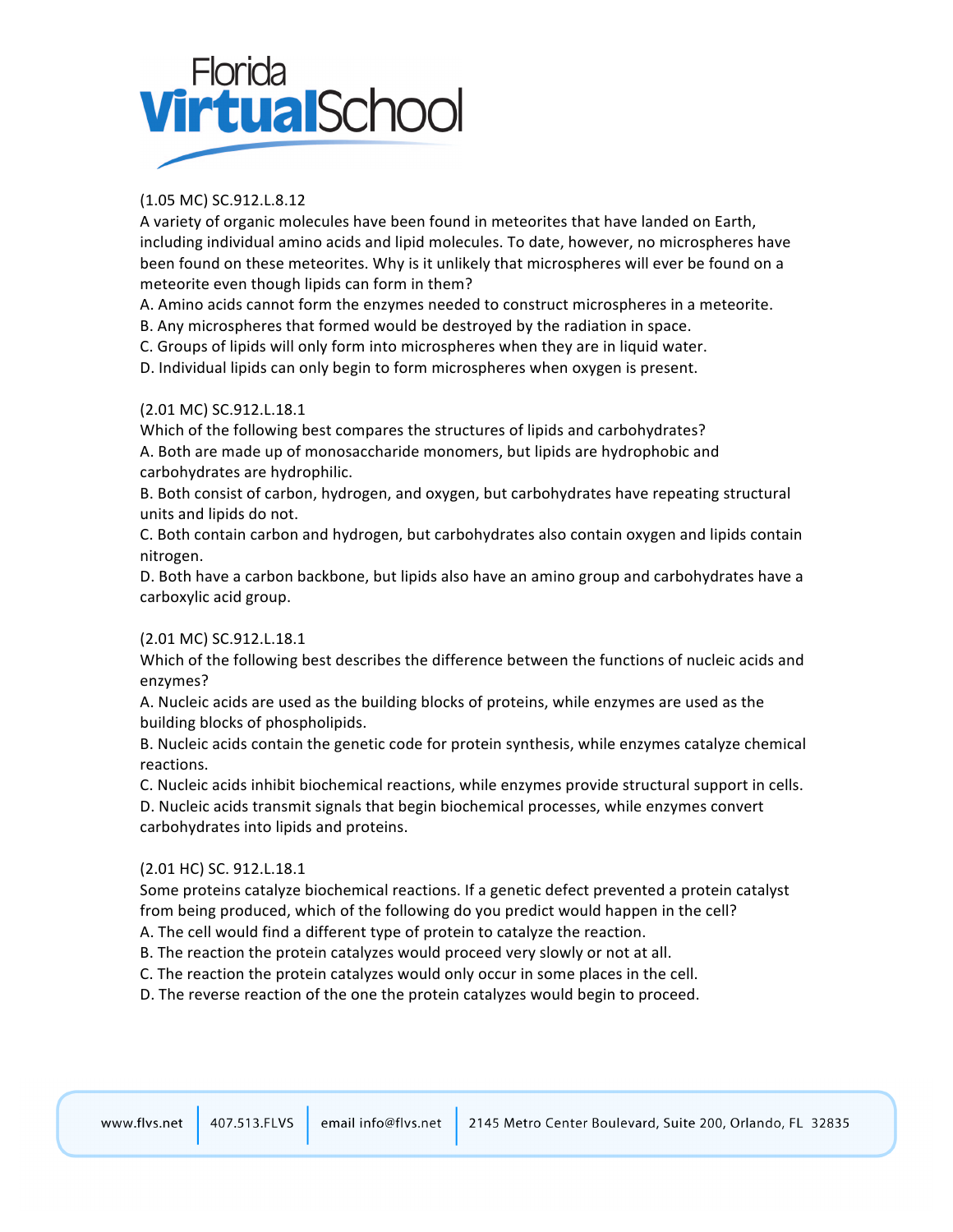

(2.02&MC) SC. 912.L.14.1

Which of the following best summarizes why the technological invention of microscopes was important to biology?

A. It allowed for development of the cell theory.

B. It created a means of funding for cell research.

C. It created public interest and support for research.

D. It gave scientific credibility to those working on cell theory.

## (2.02&MC) SC. 912.L.14.1

Early elements of the cell theory followed soon after the development of Hooke's light microscope. What does this relationship suggest about the evolution of the cell theory since Hooke?

A. Improvements in technology are closely related to changes in the cell theory.

B. Isolated scientists contributed pieces of the cell theory to form the whole.

C. Progress on the cell theory was delayed by a lack of technological progress.

D. Scientists needed to focus less on cells and more on microscope development.

## (2.02&MC) SC. 912.L.14.3

Which of the following characteristics defines a cell as a eukaryote?

A. Being able to move

B. Being able to reproduce

- C. Having a nucleus
- D. Having ribosomes

## (2.02&MC) SC. 912.L.14.3

and the first

Which statement best compares a eukaryote and a prokaryote?

A. Eukaryotes have a cell wall, while prokaryotes have a cell membrane.

B. Eukaryotes have membrane-bound organelles, while prokaryotes have few specialized structures.

C. Eukaryotes use active transport to move substances across the cell membrane, while prokaryotes use facilitated diffusion.

D. Eukaryotes use flagella to move themselves through substances, while prokaryotes are not able to move.

| www.flys.net |  |  | 407.513.FLVS email info@flvs.net 2145 Metro Center Boulevard, Suite 200, Orlando, FL 32835 |
|--------------|--|--|--------------------------------------------------------------------------------------------|
|--------------|--|--|--------------------------------------------------------------------------------------------|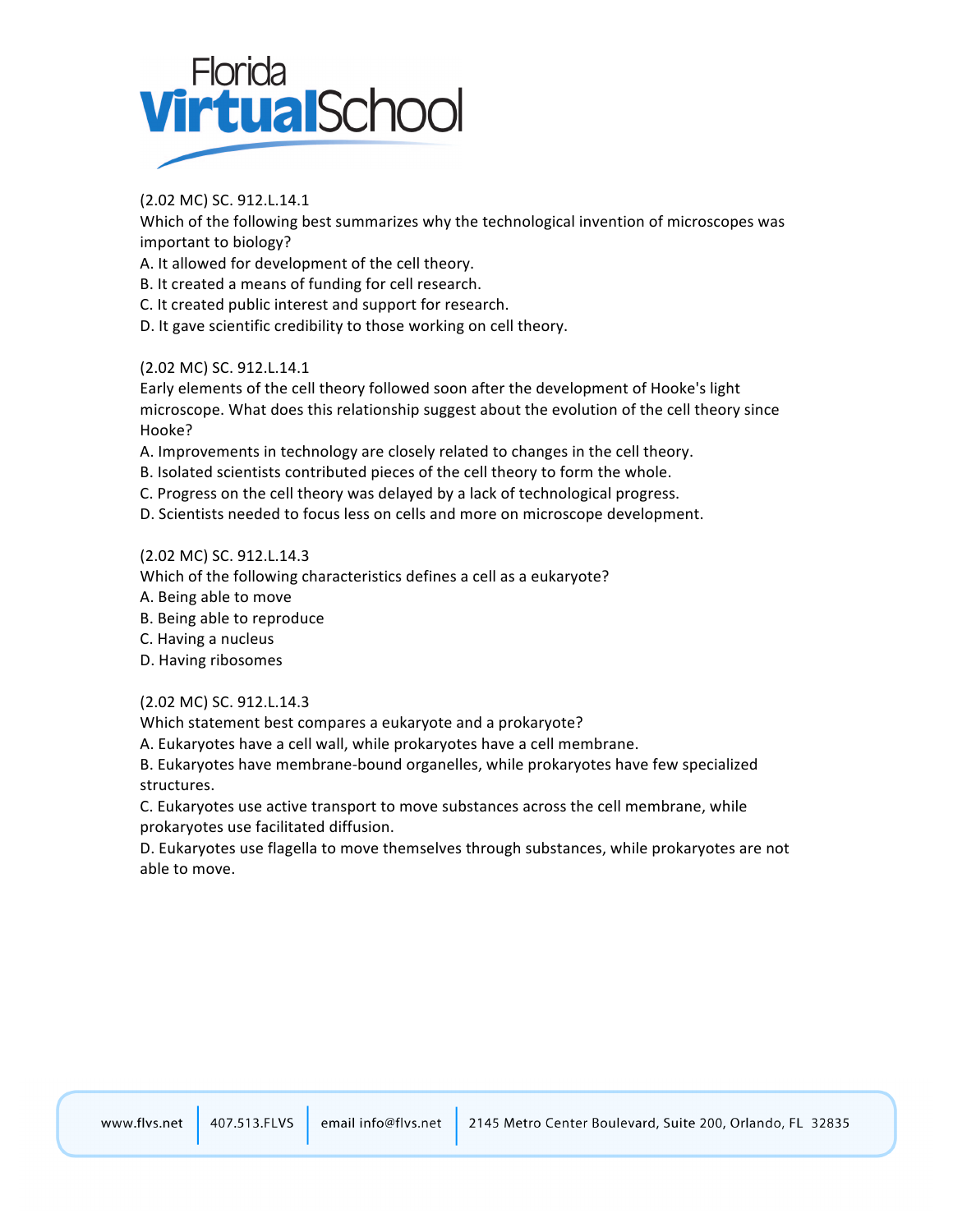

# (2.03&MC) SC. 912.L.14.3

Which of the following best compares the structures found in plant cells and animal cells? A. Animal cells contain cell walls and a large central vacuole while plant cells contain cell membranes and many small vacuoles.

B. Animal cells do not contain chloroplasts, cell walls, or a large central vacuole while plant cells do.

C. Plant cells contain rough endoplasmic reticulum and a Golgi apparatus while animal cells contain smooth endoplasmic reticulum surrounded by lysosomes.

D. Plant cells have rigid cell walls and do not contain mitochondria or ribosomes while animal cells do.

## (2.03&MC) SC. 912.L.14.3

Which of the following best compares the membranes found in different types of cells? A. Animal cells have cell membranes and cell walls, but plant cells do not have cell membranes. B. Animal cells have membrane-bound organelles, while plant cells carry out the functions necessary for life in the cytoplasm.

C. Prokaryotes have only cell membranes, while eukaryotes have both cell walls and cell membranes.

D. Prokaryotes and eukaryotes both have cell membranes, but eukaryotes also have membranebound organelles.

## (2.05&MC) SC. 912.L.18.8

Which of the following best compares the processes involved in aerobic and anaerobic respiration?

A. Glycolysis and the Krebs cycle take place in the mitochondria, while the electron transport chain takes place in the cytosol.

B. Glycolysis takes place in the cytosol, while the Krebs cycle and electron transport chain take place in the mitochondria.

C. The electron transport and glycolysis take place in the mitochondria, while the Krebs cycle takes place in the cytosol.

D. The Krebs cycle takes and electron transport chain take place in the cytosol, while glycolysis and takes place in the mitochondria.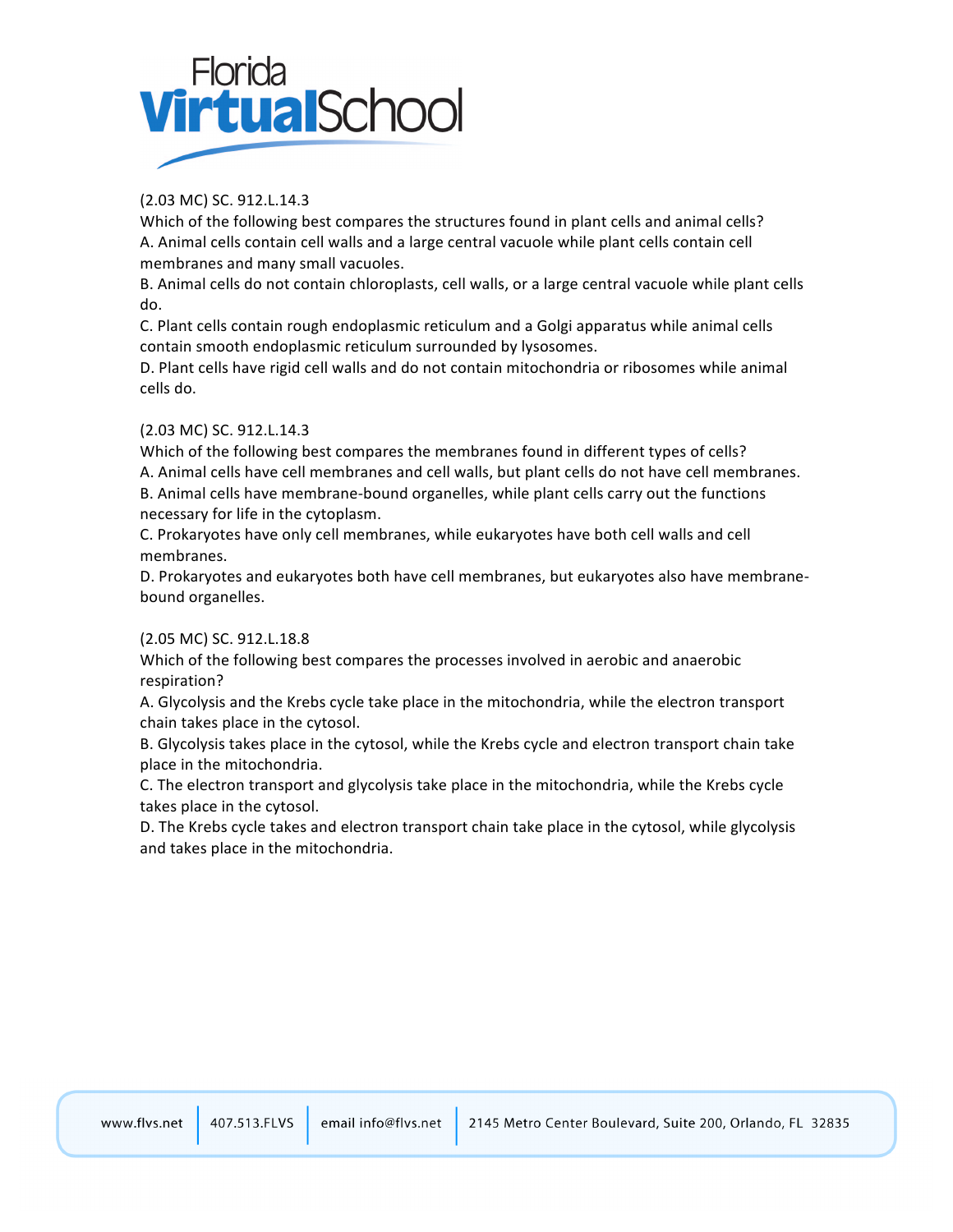# Florida<br>**Virtual**School

# (2.05&MC) SC. 912.L.18.8

Which of the following correctly compares the products of aerobic and anaerobic respiration? A. Aerobic respiration produces more than 30 ATP per glucose molecule and either ethyl alcohol or lactic acid, while anaerobic respiration produces only 2 ATP per glucose molecule. B. Aerobic respiration produces more than 30 ATP per glucose molecule, while anaerobic respiration produces only 2 ATP per glucose molecule and either ethyl alcohol or lactic acid. C. Anaerobic respiration produces more than 30 ATP per glucose molecule, while aerobic respiration produces only 2 ATP per glucose molecule and either ethyl alcohol or lactic acid. D. Anaerobic respiration produces more than 30 ATP per glucose molecule and either ethyl alcohol or lactic acid, while aerobic respiration produces only 2 ATP per glucose molecule.

# (2.05&HC) SC. 912.L.18.8

In the cytosol of a cell, lactic acid is being formed from pyruvate. Which of the following is the most likely conclusion one can make regarding the processes that are occurring? A. Carbon dioxide is also being produced as pyruvate moves through the electron transport chain.

B. Fermentation is taking place as a result of a lack of oxygen.

C. Glucose is being produced as a result of aerobic conditions.

D. The Krebs cycle is taking place and the products will enter the mitochondria.

# (3.02 MC) SC.912.L.16.17

Which of the following best compares the processes of mitosis and meiosis?

A. Mitosis involves one division cycle and results in diploid daughter cells, while meiosis consists of two division cycles and results in haploid gametes.

B. Mitosis involves one division cycle and results in haploid gametes, while meiosis consists of two division cycles and results in diploid daughter cells.

C. Mitosis involves two division cycles and results in diploid daughter cells, while meiosis consists of one division cycle and results in haploid gametes.

D. Mitosis involves two division cycles and results in haploid gametes, while meiosis consists of one division cycle and results in diploid daughter cells.

## (3.02 MC) SC.912.L.16.17

the contract of the contract of the contract of

Which of the following best explains why meiosis results in greater genetic diversity than mitosis?

A. After meiosis, daughter cells are diploid and have twice as much genetic material, which can be divided in many more possible combinations.

B. After meiosis, haploid daughter cells are fertilized, which doubles their number of chromosomes and increases the number of possible genes.

C. During meiosis, chromosomes assort themselves independently of each other, which allows for more different possible combinations of chromosomes.

D. During meiosis, more daughter cells are produced, which increases the likelihood that fertilization will occur.

|  |  |  | www.flvs.net 407.513.FLVS email info@flvs.net 2145 Metro Center Boulevard, Suite 200, Orlando, FL 32835 |
|--|--|--|---------------------------------------------------------------------------------------------------------|
|--|--|--|---------------------------------------------------------------------------------------------------------|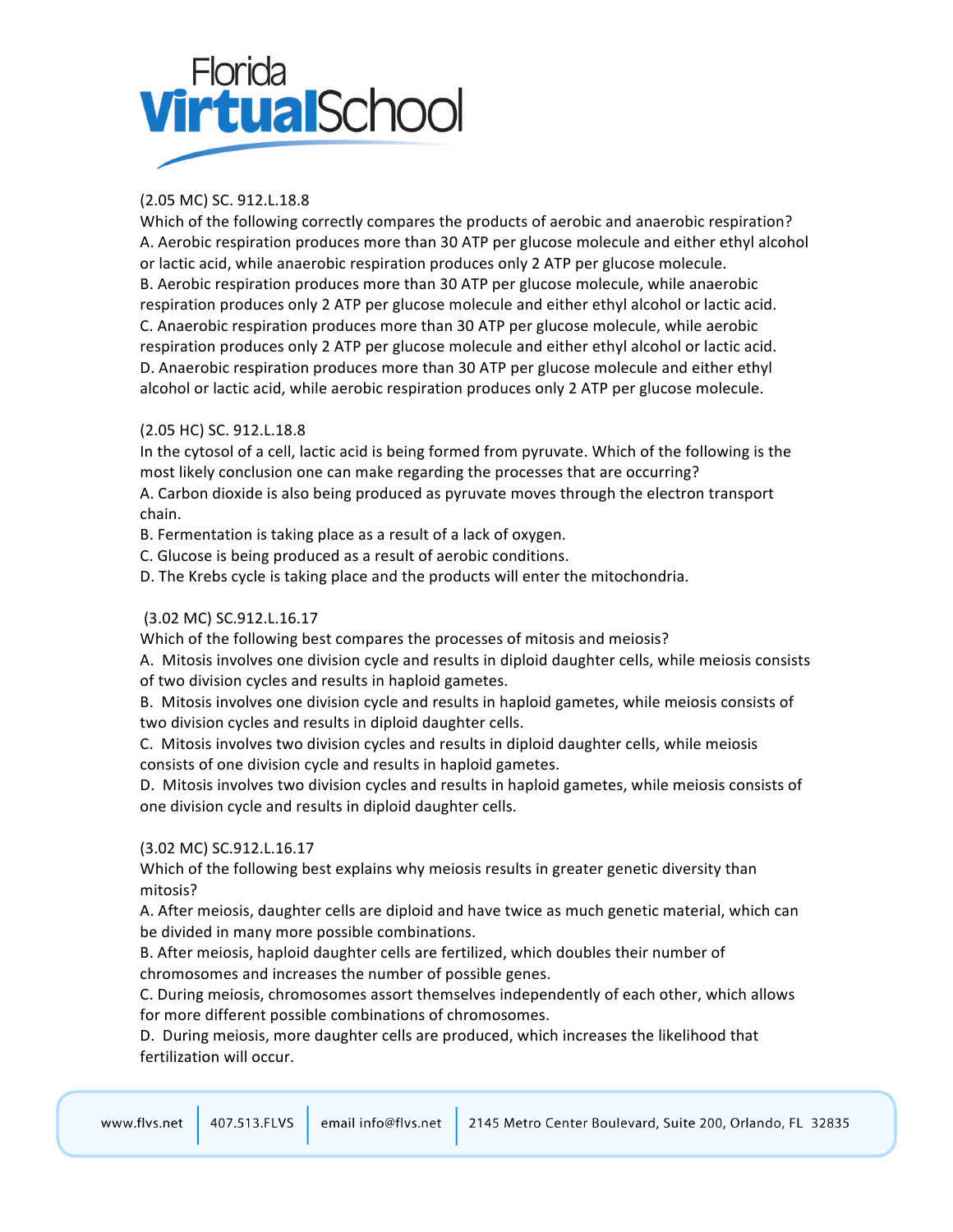

## (3.02 MC) SC.912.L.16.17

Which of the following best describes how the process of crossing over during meiosis leads to an increase in genetic diversity?

A. During prophase I, DNA replication takes place, and homologous chromosomes trade places with each other before lining up in preparation for metaphase.

B. During prophase I, DNA segments are exchanged between homologous chromosomes, resulting in different combinations of alleles.

C. During prophase II, fragments of DNA break off of chromosomes and attach to the ends of other chromosomes, resulting in different gene sequences.

D. During prophase II, sister chromatids separate from each other, and as they travel to opposite ends of the cell, DNA segments of nearby chromosomes are exchanged.

## (3.02 HC) SC.912.L.16.17

Some organisms are able to reproduce asexually through mitosis, while cells of organisms that reproduce sexually will undergo meiosis to produce gametes. Which process do you predict would be most beneficial to a species during a drastic change in environmental conditions?

A. Meiosis; it results in more daughter cells, which increases the population of the species.

B. Meiosis; it results in more genetic variation, which would help ensure the species will survive.

C. Mitosis; it results in more genetic mutations, which may be advantageous to the species.

D. Mitosis; it results in more offspring in a short time, which increases the odds that some will survive.

## (3.03 MC) SC.912.L.16.1

The allele for brown eyes is dominant to the allele for blue eyes. Which of the following best explains how two brown-eyed parents could produce a blue-eyed child?

A. Each parent must be carrying the recessive allele for blue eyes.

B. Eye color is a sex-linked trait and male children could have only the allele for blue eyes.

C. Mutations after fertilization could alter gene sequences and change alleles.

D. One parent must have had only blue-eyed parents.

## (3.03 MC) SC.912.L.16.1

the contract of the contract of

When an organism has more than 10 fingers or toes, the condition is known as polydactylism. Although polydactylism is rare, it is a dominant trait. If two cats that are heterozygous for polydactylism mate and have a litter with a total of 12 kittens, how many of them would you expect to have more than 10 fingers or toes?

- A. 0
- B.&6
- $C.9$
- D. 12

| www.flys.net |  |  | 407.513.FLVS email info@flvs.net 2145 Metro Center Boulevard, Suite 200, Orlando, FL 32835 |
|--------------|--|--|--------------------------------------------------------------------------------------------|
|--------------|--|--|--------------------------------------------------------------------------------------------|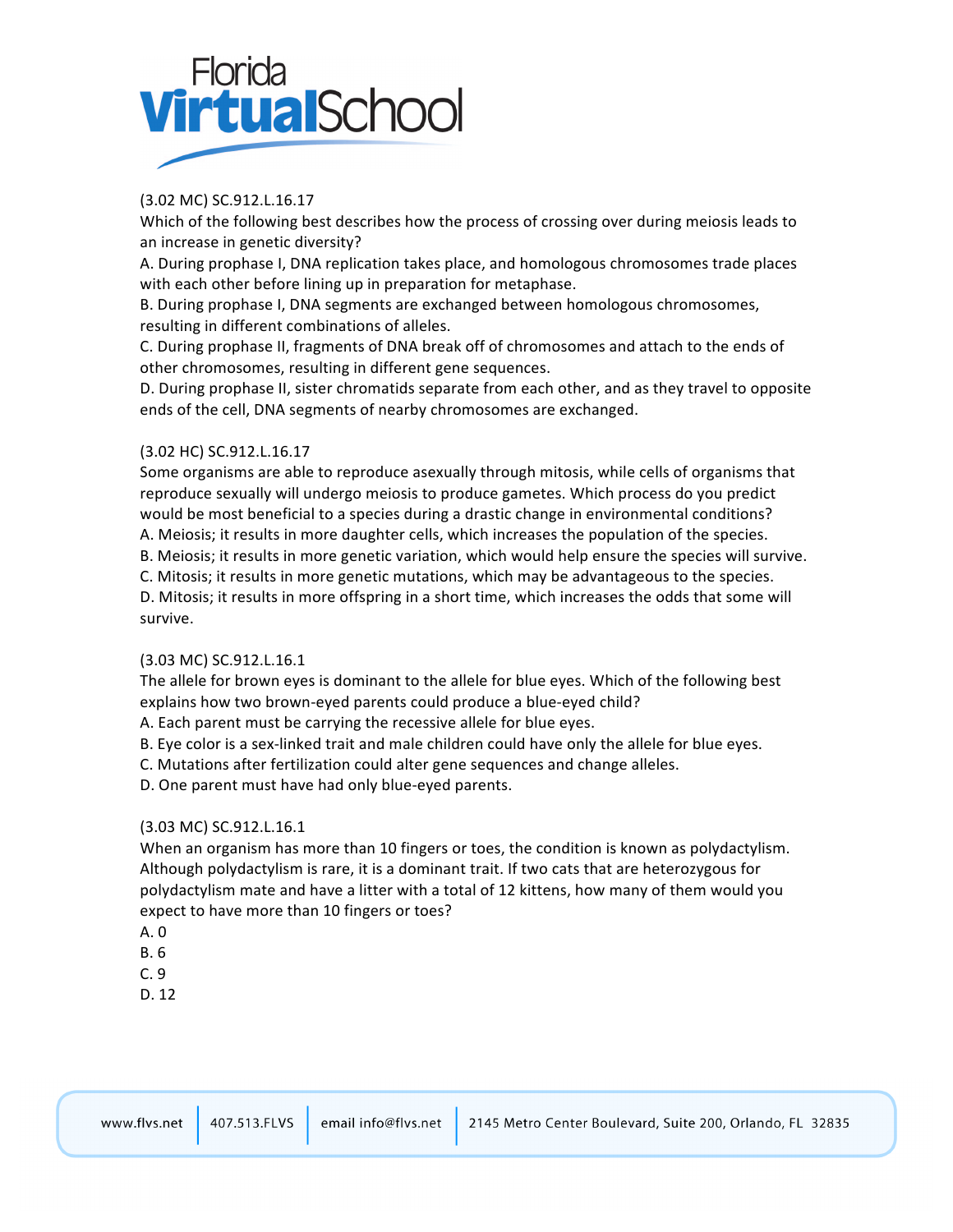# Florida<br>**Virtual**Schoc

# (3.03 HC) SC.912.L.16.1

In pea plants, the allele for white flowers is recessive to the allele for purple flowers. In a generation of pea plants, 89 plants produced purple flowers and 31 plants produced white flowers. Which of the following is the best conclusion you can make about the parent plants of this generation?

A. Both parent plants are heterozygous for flower color.

B. Both parent plants were homozygous with purple flowers.

C. One parent plant had white flowers and the other was heterozygous for flower color.

D. One parent plant was heterozygous for flower color and the other was homozygous with purple flowers.

# (3.05 MC) SC.912.L.16.3

Once the DNA in a cell has finished replicating and has rested, what is the next step that will happen in most healthy cells in an adult?

A. The cell will begin to divide into daughter cells.

B. The cell will create proteins in its nucleus.

C. The cell will start manufacturing mRNA.

D. The cell will start the replication process again immediately.

## (3.05 MC) SC.912.L.16.3

Why does adenine always pair with thymine and cytosine always pair with guanine when DNA is replicating?

A. Adenine and thymine are both square shaped while cytosine and guanine are more round.

B. Both adenine and thymine attach to phosphate but cytosine and guanine attach to sugars.

C. Covalent bonds join adenine to thymine while cytosine and guanine join with hydrogen bonds.

D. Three hydrogen bonds form between adenine and thymine but cytosine and guanine only form two.

## (3.05 HC) SC.912.L.16.3

A cell is replicating its DNA. Part of the DNA strand reads A-C-C-G-T-A-C. The new strand built off this section reads T-G-G-A-A-T-G. What effect might this have when the DNA replicates in the future?

A. Cells having the new DNA version will look or operate differently from cells with the original DNA.

B. Only the sections of DNA without mistakes will be used in the future so the DNA strand will shorten.

C. The DNA will be exactly like the original since only the original strand of DNA is used as a template.

D. When the new strand is used as a template the strand built from it will differ from the original DNA.

| www.flvs.net | 407.513. |
|--------------|----------|
|--------------|----------|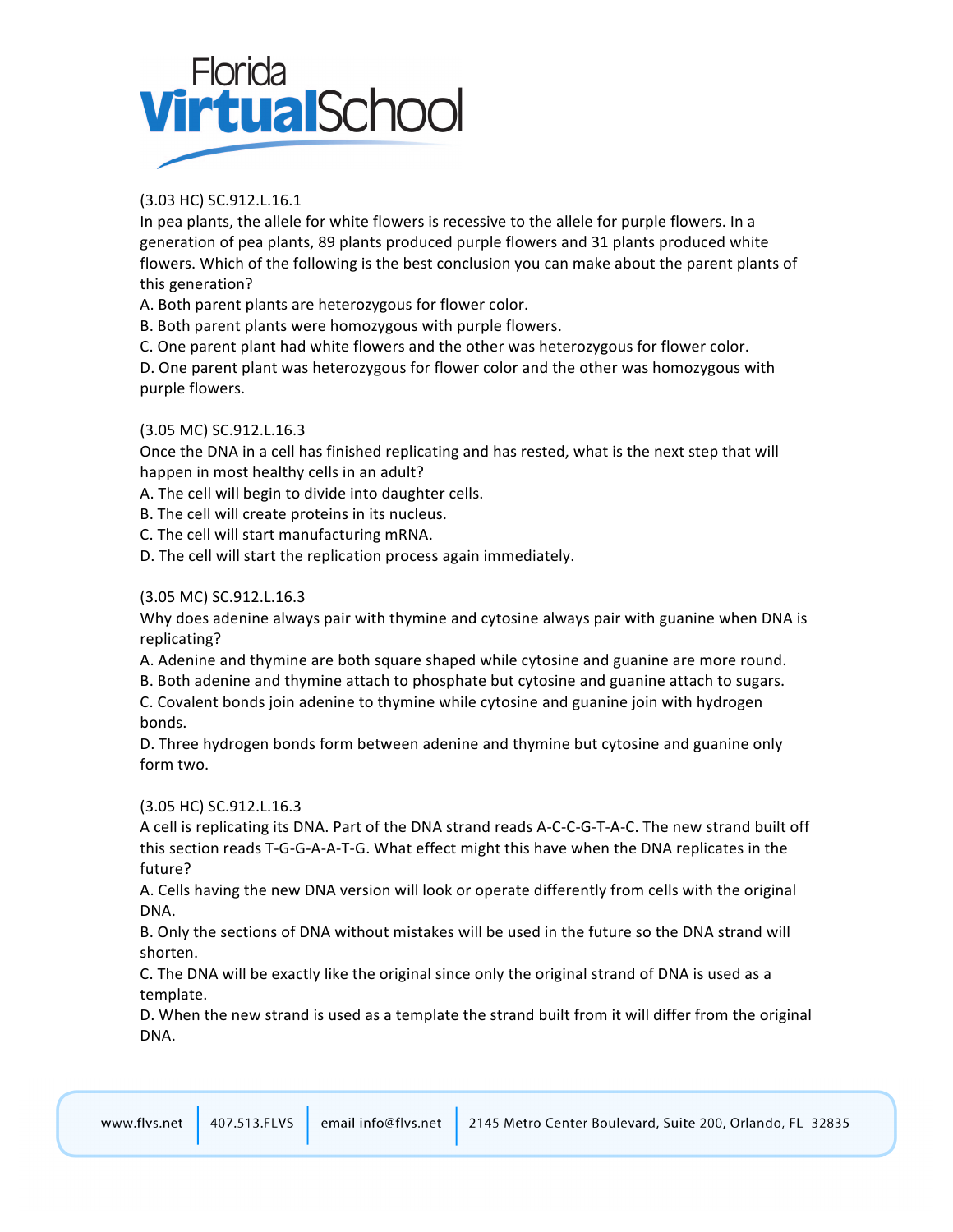

## (4.01 LC) SC.912.L.17.9

Which of the following correctly classifies the organisms in the marine food web shown below?



A. Krill = producer; phytoplankton =primary consumer; zooplankton = decomposer

- B. Phytoplankton = decomposer; zooplankton = producer; fish = primary consumer
- $C.$  Phytoplankton = producer; zooplankton = primary consumer; sea birds = secondary consumer
- D. Zooplankton = producer; fish = primary consumer; krill = secondary consumer

## (4.01 MC) SC.912.L.17.9

Which of the following correctly traces the energy transfer through the trophic levels in the marine food web shown below?



A. Fish  $\rightarrow$  sea birds  $\rightarrow$  seal  $\rightarrow$  penguin

- B. Phytoplankton  $\rightarrow$  krill  $\rightarrow$  fish  $\rightarrow$  seal
- C. Seal  $\rightarrow$  sea birds  $\rightarrow$  fish  $\rightarrow$  phytoplankton
- D. Zooplankton  $\rightarrow$  phytoplankton  $\rightarrow$  krill  $\rightarrow$  squid

| www.flvs.net | $407.513$ .FLVS | email info@flvs.net | 2145 Metro Center Boulevard, Suite 200, Orlando, FL 32835 |
|--------------|-----------------|---------------------|-----------------------------------------------------------|
|--------------|-----------------|---------------------|-----------------------------------------------------------|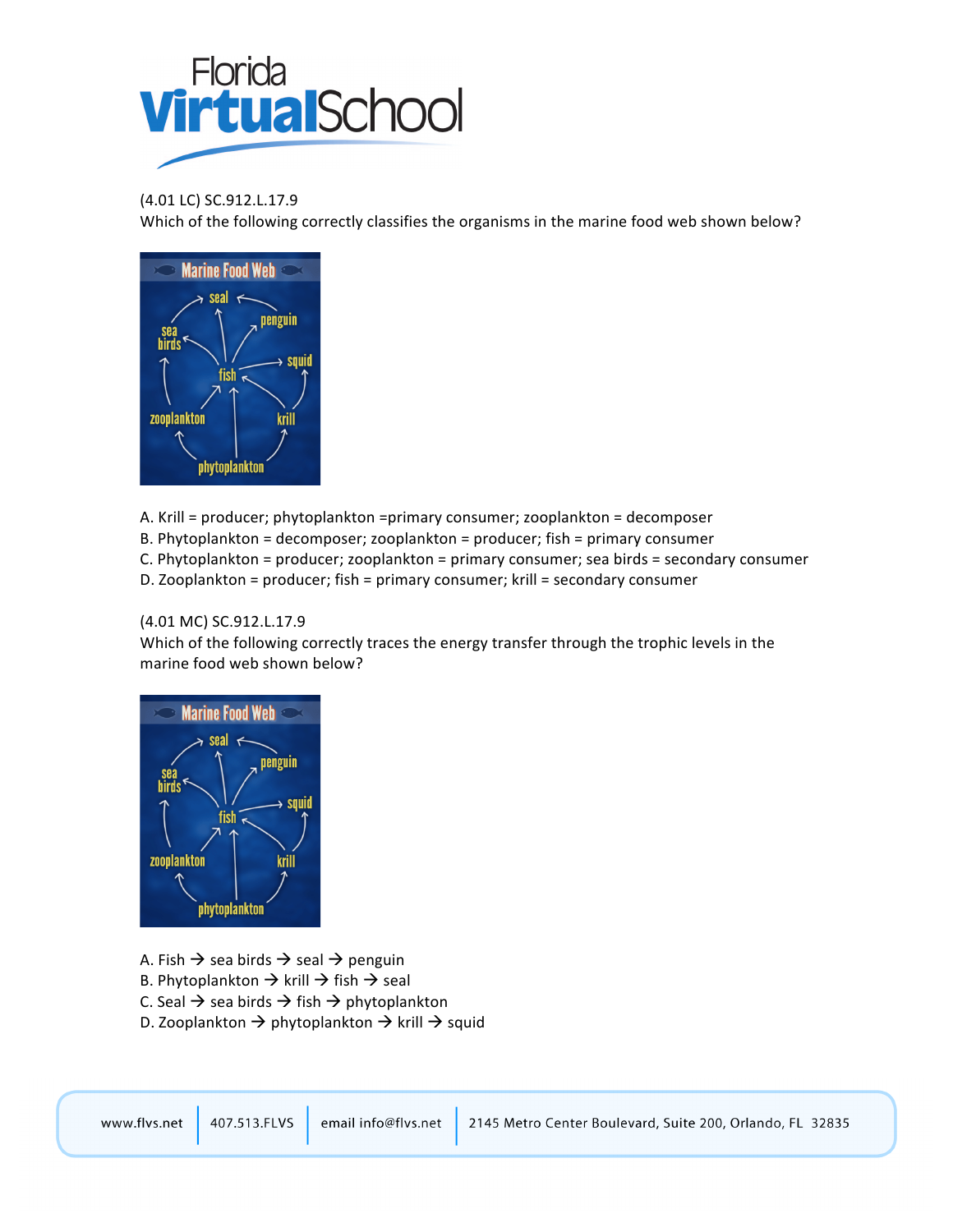

(4.01 MC) SC.912.L.17.9

Which of the following describes how the amount of energy changes as it flows from one trophic level to the next in the marine food web shown below?



A. Energy increases as it is transferred from penguins to seals, since seals are more massive than penguins.

B. Energy decreases as it is transferred from zooplankton to fish, since zooplankton are producers and fish are consumers.

C. When krill consume phytoplankton, about 90 percent of the phytoplankton's energy is transferred to the krill.

D. When sea birds consume fish, about 10 percent of the fish's energy is transferred to the sea birds.

## (4.01 MC) SC.912.L.17.5

Many insects, such as mosquitoes and dragonflies, spend their juvenile stage as aquatic larvae before becoming winged and airborne adults. Most years, these insects are extremely abundant in the Arctic tundra in summer. What might account for this?

A. Adult insects spend the long Arctic winter laying thousands of eggs under the ice of frozen ponds.

B. Many insects migrate long distances to take advantage of good breeding areas in the tundra. C. Pools of water which make good breeding areas are plentiful in summer as the permafrost melts.

D. Summer rains in the Arctic tundra replenish breeding ponds that dried up during the winter.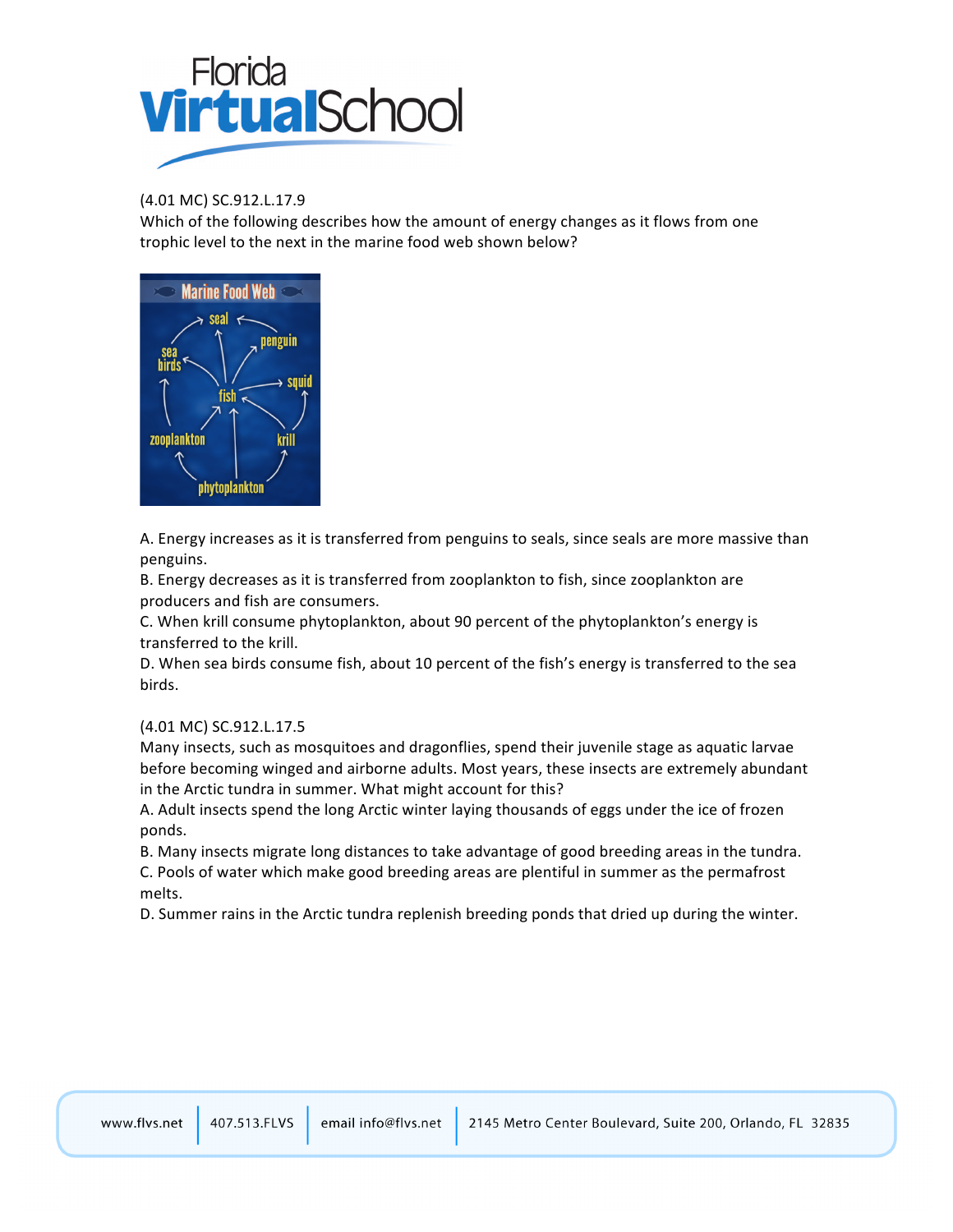# Florida<br>**Virtual**Schoc

# (4.01 MC) SC.912.L.17.5

Many insects, such as mosquitoes and dragonflies, spend their juvenile stage as aquatic larvae before becoming winged and airborne adults. Most years, the populations of these insects in the tropical rainforest remain fairly constant throughout the year. What might account for this?

- A. Abundant predators keep the insect population sizes from fluctuating.
- B. Dense shade keeps the insects from dying out during the dry season.
- C. Insects reproduce very rapidly when the weather is warm and humid.
- D. Warm standing water is available all year in which the insects can live.

## (4.01 HC) SC.912.L.17.5

Rainbow trout need at least 6.0 mg/L of dissolved oxygen to survive. Biologists are trying to reestablish rainbow trout in a mountain stream but the stream only has 5.5 mg/L of dissolved oxygen. Which of the following would be the most useful to encourage the development of the rainbow trout population?

A. Create more bends in the stream to allow the water to slow down.

B. Cut down trees along the stream to allow more sunlight to warm the water.

C. Pull out aquatic plants growing in the stream to allow oxygen to accumulate.

D. Remove dams along the stream to allow the water to flow faster.

## (4.03 MC) SC.912.L.17.5

Which of the following describes how an abiotic factor can impact the population dynamics in an ecosystem?

A. A parasite that invades a host can reproduce and cause a decline in the host species population.

B. Organisms that compete for the same resources will keep each other from overpopulating. C. Predators will prevent herbivores from depleting the plants and other resources in an ecosystem.

D. Seasonal variations in temperature can cause some of the individuals in a population to die.

## (4.03 HC) SC.912.L.17.5

If a snake species were introduced to an ecosystem where it had no natural predators, what long-term effect do you predict the snakes would have on the population dynamics of the ecosystem?

A. They would breed with native snake species, resulting in an increase in biodiversity in the ecosystem.

B. They would compete with native snake species for resources, causing a decline in native snake populations and possibly extinction.

C. They would form mutualistic relationships with native snakes, since they would occupy the same niche in the ecosystem.

D. They would serve as a food source for predators of native snakes, causing an increase in native snake populations.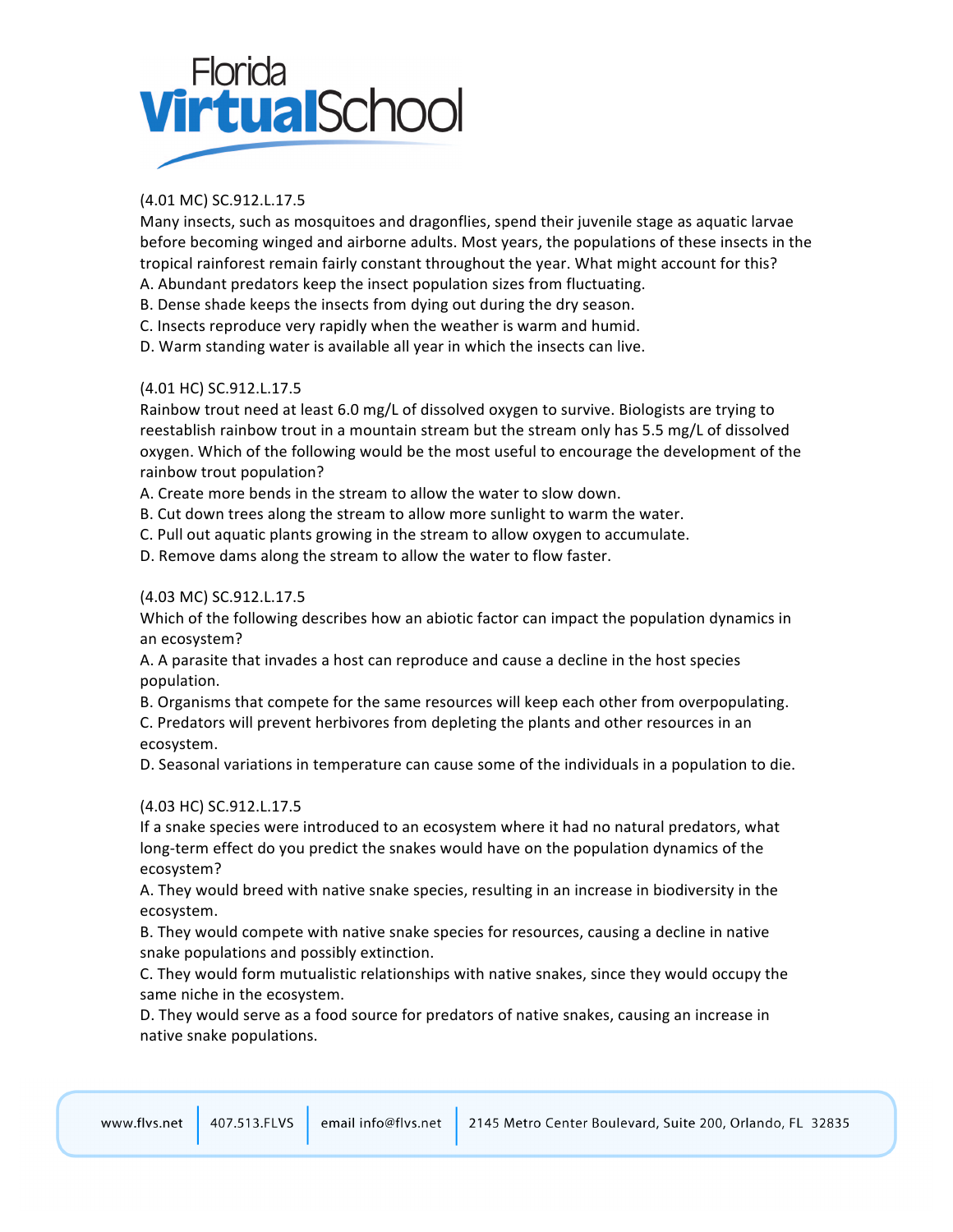

## (4.04 MC) SC.912.L.17.20

Human expansion often has a negative impact on the environment. However, these effects can be minimized to achieve sustainability. Which of the following best describes an action that will help meet this goal?

- A. Allowing new construction only in areas that are not near fresh water supplies
- B. Fining companies that use nonrenewable resources to operate
- C. Monitoring environmental systems to learn how human activities affect them
- D. Growing large quantities of the same crop in a given field each year

## (4.04 MC) SC.912.L.17.20

The choices that humans make every day affect the environment. Sometimes, our lifestyles can harm the environment rather than protect it. Which of the following would be most helpful in protecting the environment and achieving sustainability?

A. Buying paper products made from harvested trees

- B. Buying fewer mass produced products
- C. Using natural gas as a fuel source instead of petroleum
- D. Using solar power to generate electricity

## (4.04 HC) SC.912.L.17.20

The activities that take place to meet human needs can often be harmful to ecosystems. By developing sustainable practices, however, we can help protect our environment. Which of the following changes would be most helpful in reaching sustainability?

A. Building more water treatment facilities

B. Planting trees to replace those that are cut down by logging

- C. Tilling soil to improve soil fertility and increase crop production
- D. Using natural gas for fuel instead of burning petroleum

## (5.01 MC) SC.912.L.15.1

How is the scientific theory of evolution supported by the comparison of the skulls and skeletons of modern humans and extinct hominids?

A. By making the hip, spine, and skull comparisons, the age of different hominid specimens can be determined.

B. Comparison of skull and skeletons provides evidence that humans and different hominid species interacted.

C. Similarity in skull shapes, hands, and hips between extinct hominids and humans supports a common ancestry.

D. Skull and skeleton comparisons can explain why hominids were inferior and became extinct while humans evolved.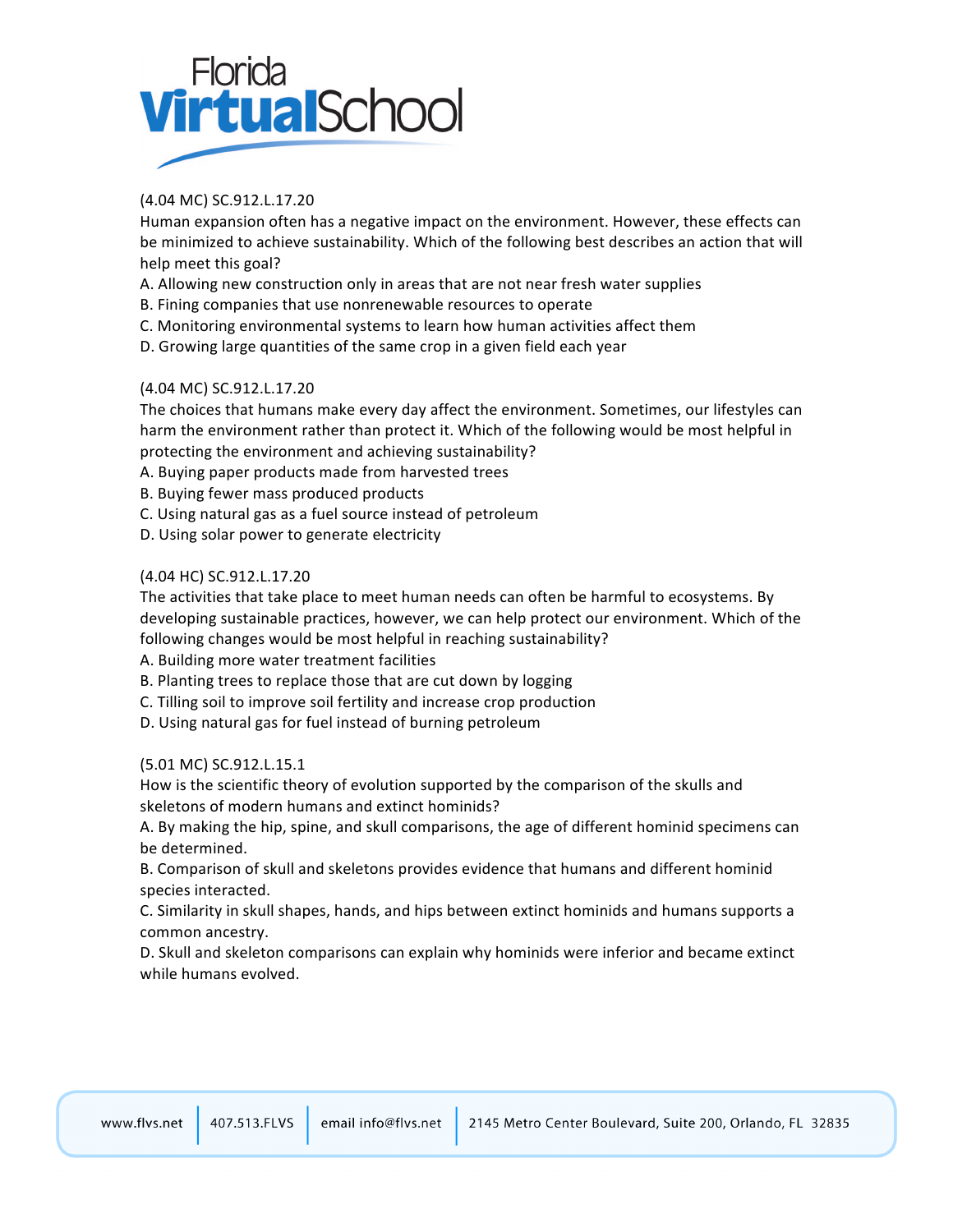

(5.01 MC) SC.912.L.15.1



Based on the illustration above, what do the similarities between human and chimpanzee hands and feet suggest about the two different organisms?

A. Chimpanzees and humans both have hands and feet adapted for walking upright, showing they have identical DNA.

B. Chimpanzees and humans both have similar hands for grasping, proving they make and use complex tools.

C. Humans and chimpanzees both developed five digits on their hands and feet, suggesting they have a common ancestor.

D. Humans and chimpanzees both have thumbs, proving they eat similar foods like meat, nuts, and vegetation.

## (5.01 MC) SC.912.L.15.1

Paleontologists have compared modern human skeletons to fossils of hominids called Australopithecines from two to five million years ago, before the appearance of modern humans. They found that although Australopithecines were similar to chimpanzees, certain features like the shape of their hips and spine supported upright walking, similar to the modern human skeletal structure. Which of the following best describes why the discoveries of the Australopithecine fossils are important for understanding modern human evolution?

A. They are evidence of transitional species that show how modern humans evolved from apelike ancestors.

B. They are important for understanding how modern human pelvic bones are necessary for upright walking.

C. They provide evidence that modern humans and chimpanzees are not related by a common ancestor.

D. They show that modern humans had to compete with other upright bipedal hominids for food and resources.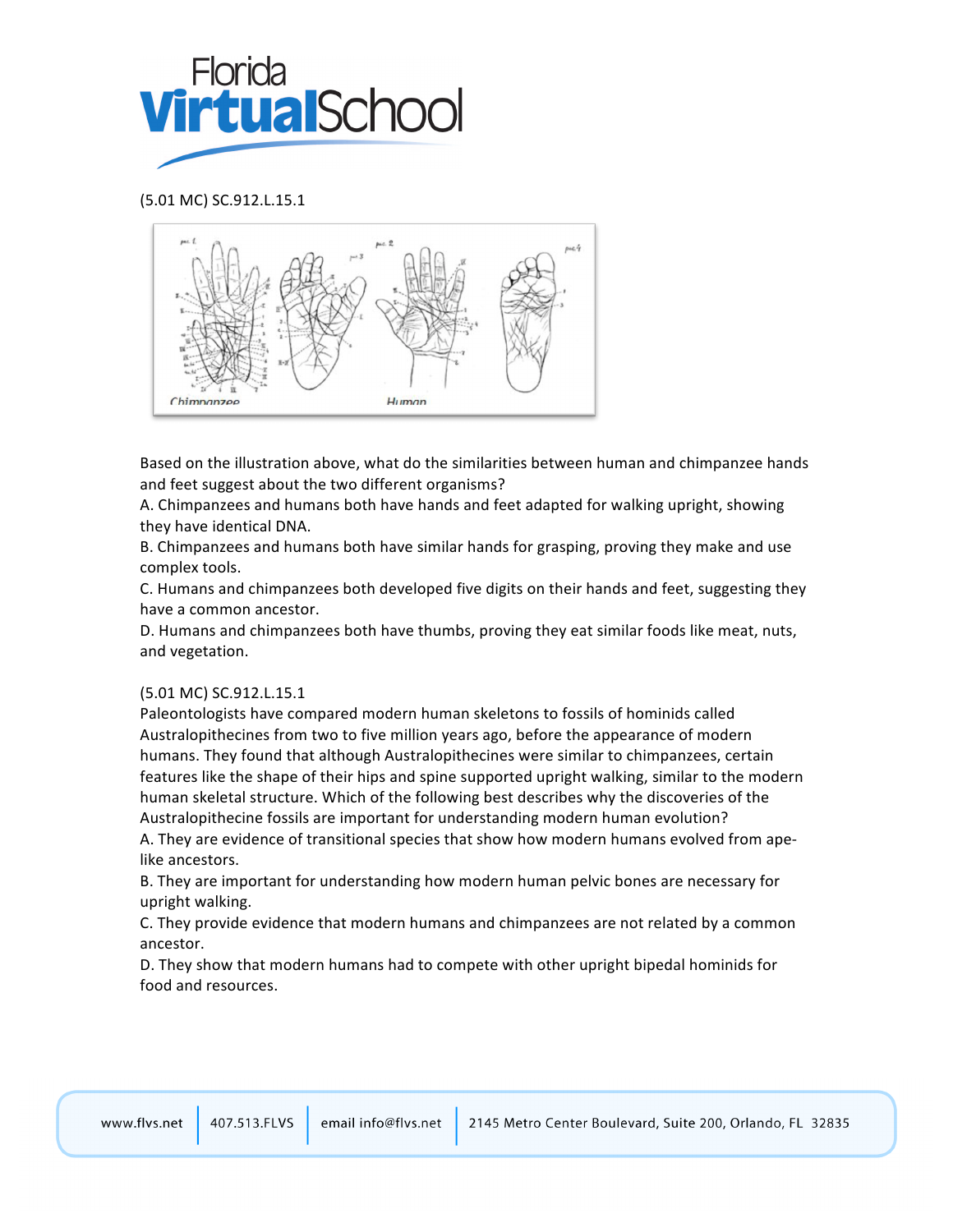

## (5.01 HC) SC.912.L.15.1

The following table compares a human protein with the protein of other organisms. Each numbered column is a different amino acid position in the protein. If an organism's amino acid is the same as the human molecule, then a dash (-) is shown. Otherwise, an abbreviation for the organism's amino acid at that location is given. Based on the information in the table, what conclusion can be made about the relationship of humans to the other organisms?

|           |      |                          |                          | 3          | 4                        | 5                        | 6                        |      | 8                        | 9                        | 10                       | 11 | 12                                                                                                  | 13                       | 14                       | 15  |                          | 16 17                    | 18                       |   | 19 20 21 22              |     |
|-----------|------|--------------------------|--------------------------|------------|--------------------------|--------------------------|--------------------------|------|--------------------------|--------------------------|--------------------------|----|-----------------------------------------------------------------------------------------------------|--------------------------|--------------------------|-----|--------------------------|--------------------------|--------------------------|---|--------------------------|-----|
| Human     |      |                          |                          |            |                          |                          |                          |      |                          |                          |                          |    | Gly Asp Val Glu Lys Gly Lys Lys   Ile   Phe   Ile   Met Lys Cys Ser Gln Cys His Thr Val Glu Lys     |                          |                          |     |                          |                          |                          |   |                          |     |
| Chicken   |      | $\overline{\phantom{0}}$ | ۰                        | <b>Ile</b> | $\overline{\phantom{0}}$ | ÷                        |                          | ۰    |                          | $\overline{\phantom{0}}$ | $\overline{\phantom{a}}$ |    | ValGIn                                                                                              | $\overline{\phantom{0}}$ | $\overline{\phantom{a}}$ |     | -                        |                          | $\overline{\phantom{a}}$ |   | $\overline{\phantom{0}}$ |     |
| Dogfish   |      | $\overline{\phantom{0}}$ |                          |            | $\overline{\phantom{0}}$ |                          |                          |      |                          | Val                      | $\overline{\phantom{a}}$ |    | ValGIn                                                                                              | $\overline{\phantom{0}}$ |                          | Ala | $\overline{\phantom{0}}$ |                          | $\overline{\phantom{0}}$ |   | $\overline{\phantom{0}}$ | Asn |
| Fruit Fly | ∣<<< | $\overline{\phantom{a}}$ |                          |            |                          |                          |                          | ۰    | ٠                        | lLeul                    |                          |    | Val Gln Arg                                                                                         |                          |                          | Ala | $\overline{\phantom{a}}$ |                          |                          |   |                          | Ala |
| Pig       |      | $\overline{\phantom{0}}$ | $\overline{\phantom{0}}$ |            | $\overline{\phantom{0}}$ | $\overline{\phantom{0}}$ | $\overline{\phantom{0}}$ | ۰    | $\overline{\phantom{0}}$ | $\overline{\phantom{a}}$ | $\overline{\phantom{a}}$ |    | Val Gln                                                                                             | $\overline{\phantom{a}}$ | $\equiv$                 | Ala | $\overline{\phantom{0}}$ | $\overline{\phantom{a}}$ | $\overline{\phantom{0}}$ |   | $\overline{\phantom{0}}$ |     |
| Wheat     | <<<  | -                        |                          |            | Asn Pro Asp Ala          |                          |                          | Alal |                          | $\overline{\phantom{a}}$ | $\overline{\phantom{a}}$ |    | $ Lys $ Thr                                                                                         | $\overline{\phantom{a}}$ |                          | Ala | $\equiv$                 |                          |                          | ۰ | Asp A a                  |     |
| Yeast     | ∣<<< | $\blacksquare$           |                          |            | Ser Ala Lys              | $\sim$                   | $\overline{\phantom{a}}$ |      |                          | Ala Thr Leu              | $\blacksquare$           |    | $\lfloor \frac{\text{Lys}}{\text{Lys}} \rfloor$ Thr $\lfloor \frac{\text{Arg}}{\text{Lys}} \rfloor$ |                          | $\blacksquare$           |     | $ G $ u $ L$ eu $ $      |                          | $\overline{\phantom{0}}$ |   |                          |     |

Note: <<< Indicates a sequence of amino acids preceding the sequence shown here.

A. Humans and chickens cannot be traced to a common ancestor.

B. Humans and dogfish are the most closely related organisms.

C. Humans and pigs are related to a common ancestor.

D. Humans are not related to any of the other organisms.

## (5.01 MC) SC.912.L.15.13

A group of well-separated islands in the Pacific Ocean has a population of hibiscus plants that produce either orange or white flowers. On one of the islands, most of the hibiscus plants were killed a few years ago by a volcanic lava flow. Why is there a greater percentage of orange hibiscus plants on this island than on the other islands?

A. Cross pollination across the islands without the lava flow caused the percentage of orange flowers to dramatically change on these islands over time.

B. The hibiscus plants on the island that had the lava flow suffered from a higher mutation rate than plants on other islands, causing a difference in the populations.

C. The limited population size after the lava flow resulted in a limited gene pool, causing genetic drift in future generations of hibiscus plants on this island.

D. Orange flowering hibiscus plants were better adapted to survive lava flows, so white hibiscus were naturally selected out of the population on the island.

|  | www.flys.net 407.513.FLVS | email info@flvs.net but | t   2145 Metro Center Boulevard, Suite 200, Orlando, FL 32835 |
|--|---------------------------|-------------------------|---------------------------------------------------------------|
|--|---------------------------|-------------------------|---------------------------------------------------------------|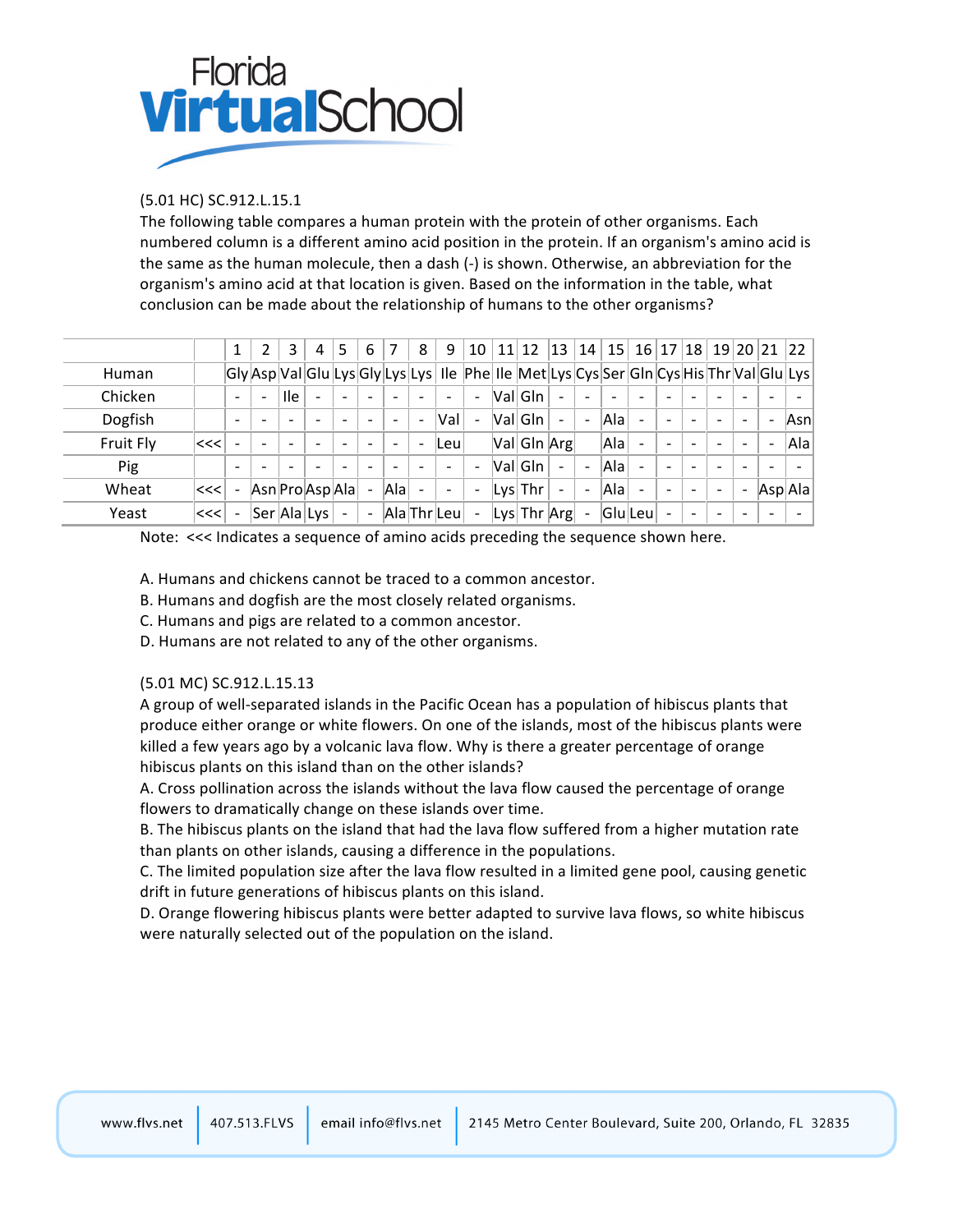# Florida<br>**Virtual**School

# (5.01 MC) SC.912.L.15.13

Water frogs that live on Greek islands in the Mediterranean were separated from mainland water frogs when salt-water levels rose to form the islands, allowing differences in the isolated populations to develop. Suppose one large group of frogs on the mainland uses a low-pitched call to attract mates while otherwise identical frogs on a nearby island use a high-pitched call. A boat carries a few high-pitched frogs in its cargo to the mainland. Which of the following answer choices best predicts the outcome of this event?

A. The frogs from the islands are quickly eliminated by natural selection because they sound different than the mainland frogs.

B. The frogs from the islands introduce new genes to the mainland gene pool, causing a change of pitch in the mainland frog population.

C. The mainland frogs learn to make high-pitched calls and pass on this adaptation in their genes to future generations.

D. The mainland frogs respond to competition with the new frogs by genetically mutating their offspring to produce high-pitched calls.

## (5.01 MC) SC.912.L.15.13

Suppose a family of black wolves migrates across a land bridge to a region supporting a large population of gray wolves. A few generations later, the population consists entirely of wolves with black and gray markings. Which of the following best describes the mechanism that caused this change in the population of the wolves in the region?

A. Genetic mutations naturally occurred in the black and gray wolf populations, resulting in both groups simultaneously developing black and gray coat markings.

B. The flow of black wolf genes across the land bridge added to the gray wolf population's gene pool, increasing the frequency of the genes for black fur in the population.

C. The gray wolves selected other gray wolves over black wolves as mates, causing a limit to the gray wolf gene pool that resulted in genetic drift.

D. The wolves with gray coats had to compete for resources with the successful black wolves, so they adapted their coats to mimic the black wolves.

## (5.02 HC) SC.912.L.15.13

Due to human encroachment, the range of the Florida panther has been reduced to a very small area in South Florida. Predict the long-term effect of this isolation on the conditions required for natural selection.

A. It would boost the panthers' population by limiting their reproductive territory and would eventually decrease the populations of their prey animals.

B. It would increase the panthers' ability to hunt successfully and would eventually lead to an increase in their numbers.

C. It would limit the panthers' variety of food sources and they would all eventually become extinct due to starvation.

D. It would reduce the panthers' capacity for inherited variation and would leave them vulnerable to disease and genetic abnormalities.

|  |  |  | www.flys.net 407.513.FLVS email info@flys.net 2145 Metro Center Boulevard, Suite 200, Orlando, FL 32835 |
|--|--|--|---------------------------------------------------------------------------------------------------------|
|--|--|--|---------------------------------------------------------------------------------------------------------|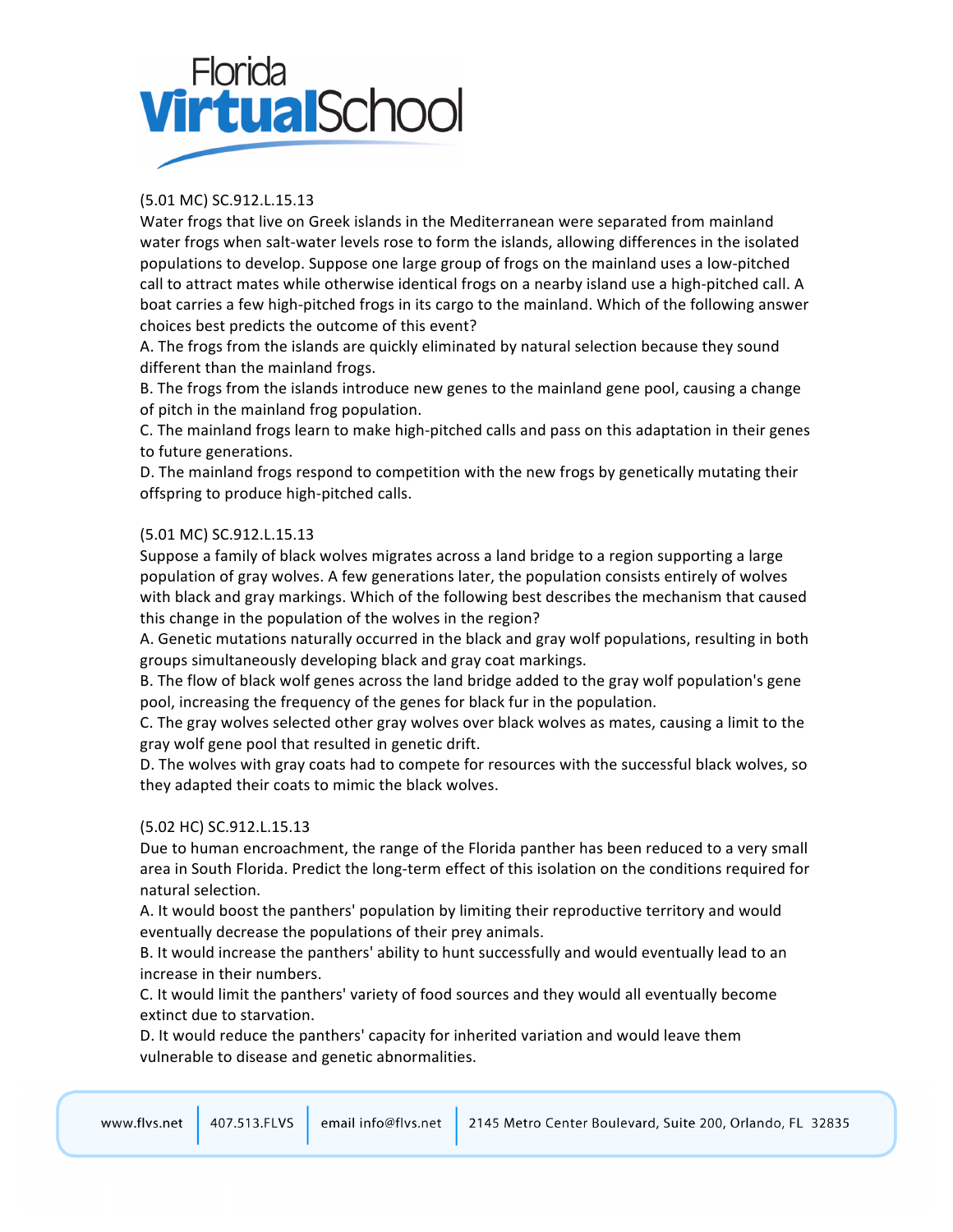

(6.01 MC) SC.912.L.15.6

In which of the domains would it be easiest to determine the phylogenetic relationships among organisms?

A. The Animalia are easiest because they are large enough that their morphological characteristics are clearly visible.

B. The Archaea are easiest because they are the most ancient and have the greatest amount of genetic variation among them.

C. The Bacteria are easiest because they have the smallest amounts of DNA which can be sequenced quickly.

D. The Eukaryotes are easiest because they tend not to share genetic material with each other except when they are reproducing sexually.

## (6.01 MC) SC.912.L.15.6

Which of the following provides the best argument for separating Archaea and Bacteria into their own domains instead of leaving them together in the single kingdom, Monera?

A. Genetic analyses showed that Archaea are much more ancient than Bacteria.

B. It was discovered that they make their membranes differently and copy their DNA differently.

C. Phylogenetic studies showed they have evolved different ways of storing their DNA in their nuclei.

D. The kingdom was getting much too large as new species were discovered.

## (6.02 MC) SC.912.L.15.6

What similarities are there between the ways Archaea and Bacteria react to difficult environmental conditions?

A. They both create a capsule around the cell or add cellulose to their cell walls for protection.

B. They both develop flagella to swim away or change their cell membranes for protection.

C. They both form endospores for protection or develop cilia or flagella to swim away.

D. They both make their own toxins or switch to photosynthesis as alternate sources of food.

## (6.03 MC) SC.912.L.15.6

In which of the following ways are the fungus-like protists similar to the heterotrophic protists?

A. They both are commonly found living in dry environments.

B. They both can use photosynthesis if adequate sunlight is available.

C. They both have the ability to move around using flagella or cilia as adults.

D. They both need to gather food from their environment.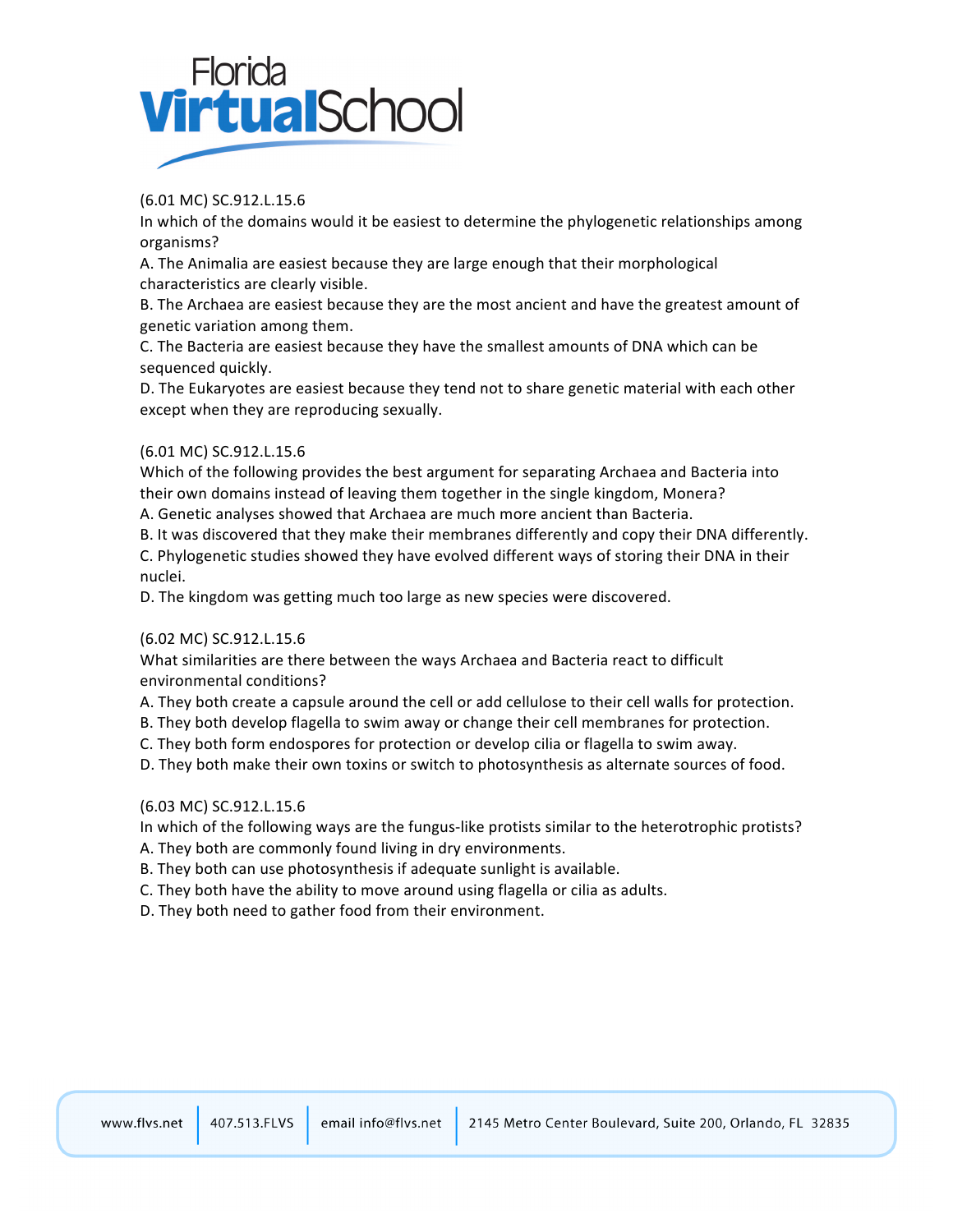

(6.04 MC) SC.912.L.15.6

Which of the following best describes a characteristic that distinguishes Fungi from other kingdoms?

- A. Fungi are able to reproduce both sexually and asexually.
- B. Fungi are eukaryotes with complex organ systems.
- C. Fungi are multicellular and break down dead plant and animal matter.
- D. Fungi have cell walls and specialized tissues.

(6.05 MC) SC.912.L.15.6

Which of the following correctly compares two of the divisions of the plant kingdom?

A. Gymnosperms and angiosperms both reproduce sexually, but gymnosperms produce flowers or fruit, and angiosperms produce pollen cones and seed cones.

B. Nonvascular plants lack xylem and phloem and reproduce asexually, while angiosperms have xylem and phloem and reproduce sexually.

C. Seedless vascular plants and gymnosperms both reproduce asexually, but seedless vascular plants contain xylem, and gymnosperms contain xylem and phloem.

D. Seedless vascular plants and nonvascular plants both contain xylem and phloem, but seedless vascular plants reproduce asexually, and nonvascular plants reproduce sexually.

### (6.05 HC) SC.912.L.15.6

An unknown plant species has stomata, xylem, and phloem. It reproduces sexually and has male pollen cones and female seed cones. Which of the following is the most logical conclusion about the classification of this plant?

A. It is a gymnosperm, and belongs to the division Coniferophyta.

B. It is a nonvascular plant, and belongs to the division Bryophyta.

C. It is a seedless vascular plant, and belongs to the division Psilophyta.

D. It is an angiosperm, and belongs to the division Anthophyta.

(6.06 MC) SC.912.L.14.7

If a plant's leaves developed so that its vascular tissue only contained xylem, how would this affect the rest of the plant's physiological processes?

A. Since most parts of the plant contain chloroplasts, the plant's cells would function as usual without a need for glucose from the leaves.

B. The carbon dioxide required for photosynthesis would not be absorbed and transported to the leaf cells, and photosynthesis would stop.

C. The glucose produced during photosynthesis in the leaf cells would not be able to reach the rest of the plant, and the cellular respiration in the plant's other cells would not function.

D. The plant's ground tissues would still be able to transport the water and nutrients from the roots to the rest of the plant, and so other processes like photosynthesis would continue as usual.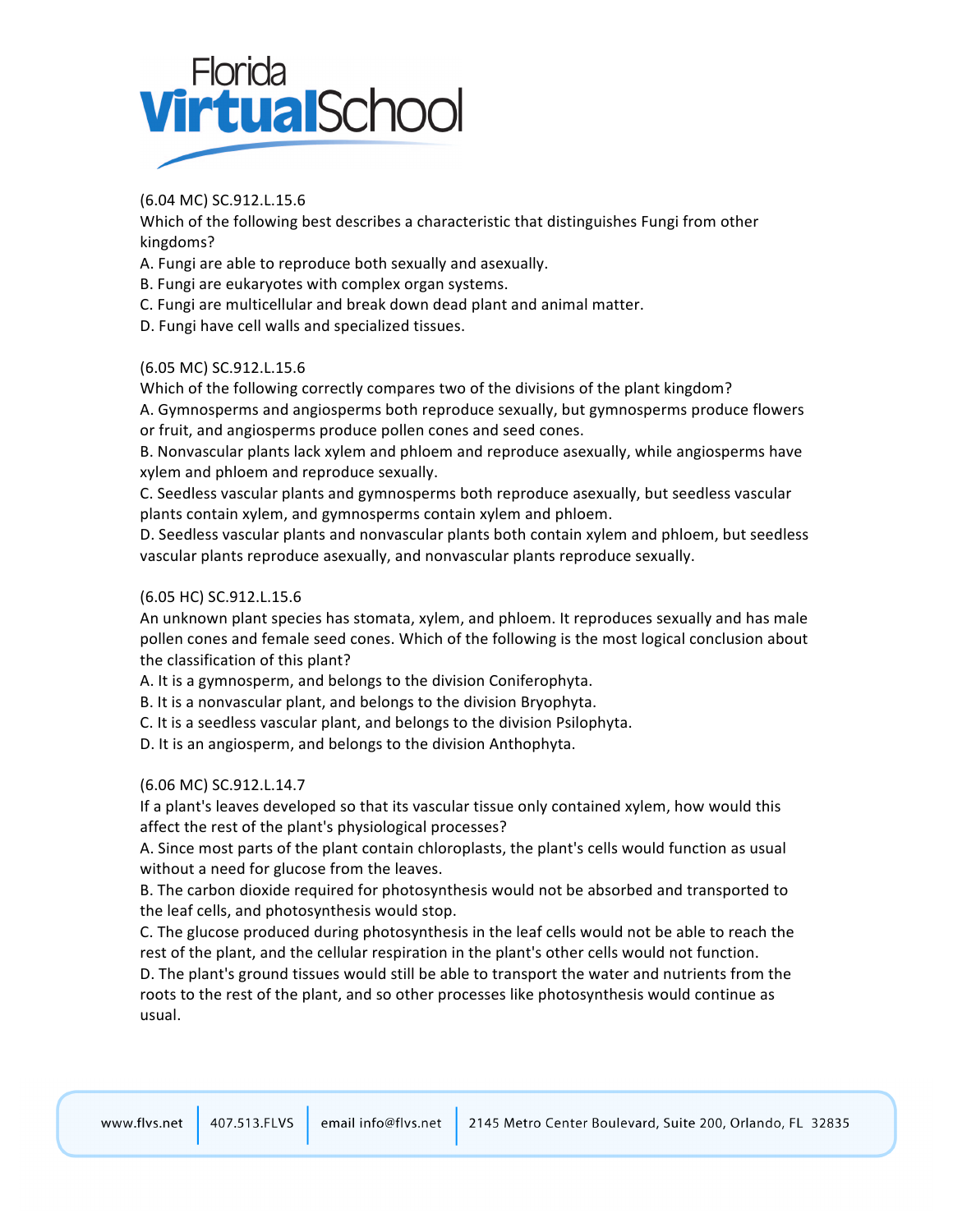

## (6.06 MC) SC.912.L.14.7

Terrestrial plants have a waxy covering produced by the dermal tissues called the cuticle. If this waxy covering was overproduced so that the stomata became clogged, what would happen to the plant?

A. Glucose produced during photosynthesis would be prevented from reaching the rest of the plant, and energy production by cellular respiration would stop.

B. Sunlight would not be able to reach the plant's ground tissue cells through the thick dermal tissue, and the plant's ability to perform photosynthesis would be damaged.

C. The plant would not be able to absorb water and oxygen from the air, and the plant would dry out, limiting most cell functions.

D. The plant would not be able to exchange oxygen for carbon dioxide, and the plant's ability to perform photosynthesis would be limited.

## (6.07 HC) SC.912.L.14.7

An unknown plant species has gametophytes that grow within the sporophyte, and the male and female gametophytes grow on the same plant, within the same flower. Which of the following is the most logical conclusion about the life cycle of this plant?

A. The plant is a fern, and the gametophyte is its dominant phase.

B. The plant is a gymnosperm, and the sporophyte is its dominant phase.

C. The plant is a moss, and the gametophyte is its dominant phase.

D. The plant is an angiosperm, and the sporophyte is its dominant phase.

## (6.08 MC) SC.912.L.15.6

Which of the following best describes the characteristics that differentiate animals from the organisms of other kingdoms?

A. Animals have complex organ systems and reproduce sexually.

B. Animals have eukaryotic cells and are multicellular.

C. Animals have external digestion and are vertebrates.

D. Animals have rigid cell walls and specialized tissues.

## (7.01 LC) SC.912.L.14.26

Which of the brain's regions is the last to develop?

A. The corpus callosum of the cerebrum

B. The frontal lobe of the cerebrum

C. The medulla oblongata of the cerebellum

D. The temporal lobe of the cerebellum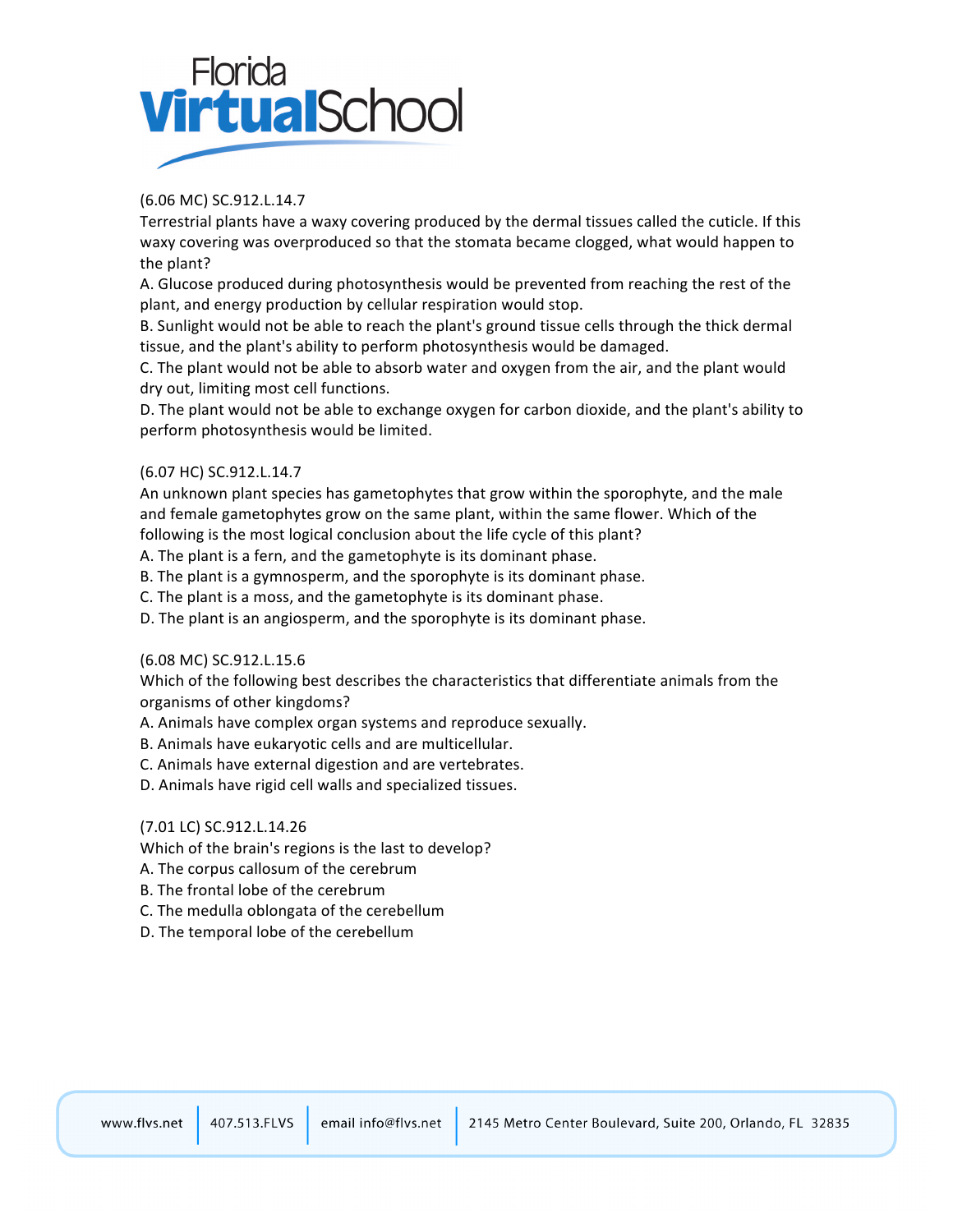# Florida<br>**Virtual**Schoc

# (7.02 MC) SC.912.L.14.36

A large piece of plaque breaks away from the inner wall of the carotid artery in an otherwise healthy person. Which part of the body would this dislodged plaque most likely affect and how? A. A narrow region of the superior vena cava could become blocked, restricting blood flow to the heart.

B. A narrow vein in the brain could become blocked, restricting blood flow to capillaries in the brain.

C. A smaller artery in a leg could become blocked, restricting blood flow to capillaries in the leg. D. The right pulmonary artery could become blocked, restricting blood flow to the right lung.

## (7.02 HC) SC.912.L.14.36

A doctor examines a patient who has high blood pressure and atherosclerosis in the coronary artery. What medical condition connected to blood flow is most likely to affect this patient in the future?

A. The patient may develop headaches and confusion due to cancer in the brain caused by years of low levels of oxygen supplied to the brain.

B. The patient may develop stiff joints and chest pains from the high blood pressure applied to the muscle and joint tissues of the body.

C. The patient may show signs of confusion, weakness, and partial paralysis due to high blood pressure when the plaque dislodges and blocks blood flow to the brain.

D. The patient may suffer a heart attack because of the reduction in blood flow to the heart muscles due to severe plaque build-up in the coronary artery.

(7.05 MC) SC.912.L.16.13

Which event happens earliest during pregnancy?

A. The embryo's organs begin to function on their own

- B. The embryo stores nutrients and minerals
- C. The embryo's cartilage begins to become bone.
- D. The embryo reaches approximately fifteen inches in length.

## (7.05 MC) SC.912.L.16.13

Which of the following correctly compares the functions of the vas deferens and the fallopian tubes?

A. Sperm leaves the body through the vas deferens, and eggs leave the body through the fallopian tubes.

- B. Sperm travels through the vas deferens, and eggs travel through the fallopian tubes.
- C. The vas deferens produces sperm, and the fallopian tubes produce eggs.

D. The vas deferens stores sperm, and the fallopian tubes store eggs.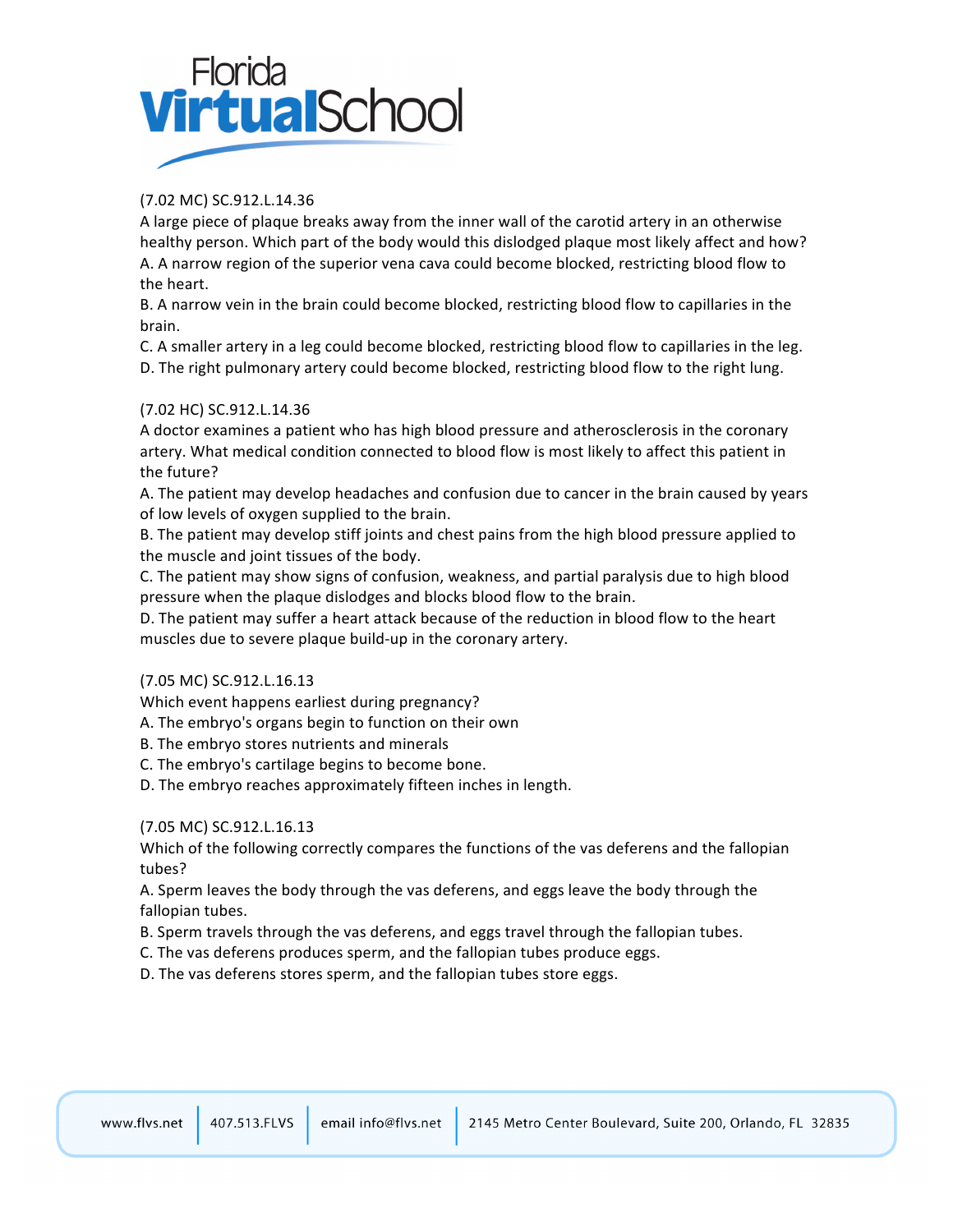

# (7.05 HC) SC.912.L.16.13

Normally, the temperature inside the scrotum is slightly lower than normal body temperature. What do you predict would happen if the temperature inside the scrotum were a few degrees higher than normal body temperature instead?

- A. Sperm would not be able to travel through the vas deferens.
- B. Sperm would be stored in the epididymis rather than in the testes.
- C. Sperm would not be able to develop properly.
- D. The rate of sperm production would increase.

## (7.05 MC) SC.912.L.16.17

Which of the following correctly explains how crossing over benefits organisms that reproduce sexually?

- A. It allows for fewer mutations in offspring.
- B. It allows for adjustments in a population's sex ratio.
- C. It increases genetic variation in offspring.
- D. It increases the number of chromosomes in offspring.

## (7.06 MC) SC.912.L.14.52

Which of the following would be the best way to detect whether someone was infected with a virus, like HIV?

- A. Check for an inflammatory response in the body.
- B. Check for the presence of antibodies in the blood.
- C. Check for the presence of histamines in the body.
- D. Check for the presence of white blood cells in the blood.

## (7.06 MC) SC.912.L.14.52

Which of the following explains why people need to get a flu shot each year?

- A. Antibodies for the flu virus only last for one year.
- B. The flu virus eventually breaks down the vaccine.
- C. The flu virus is constantly mutating and changing.
- D. There are not enough antibodies in the vaccine to kill the entire virus.